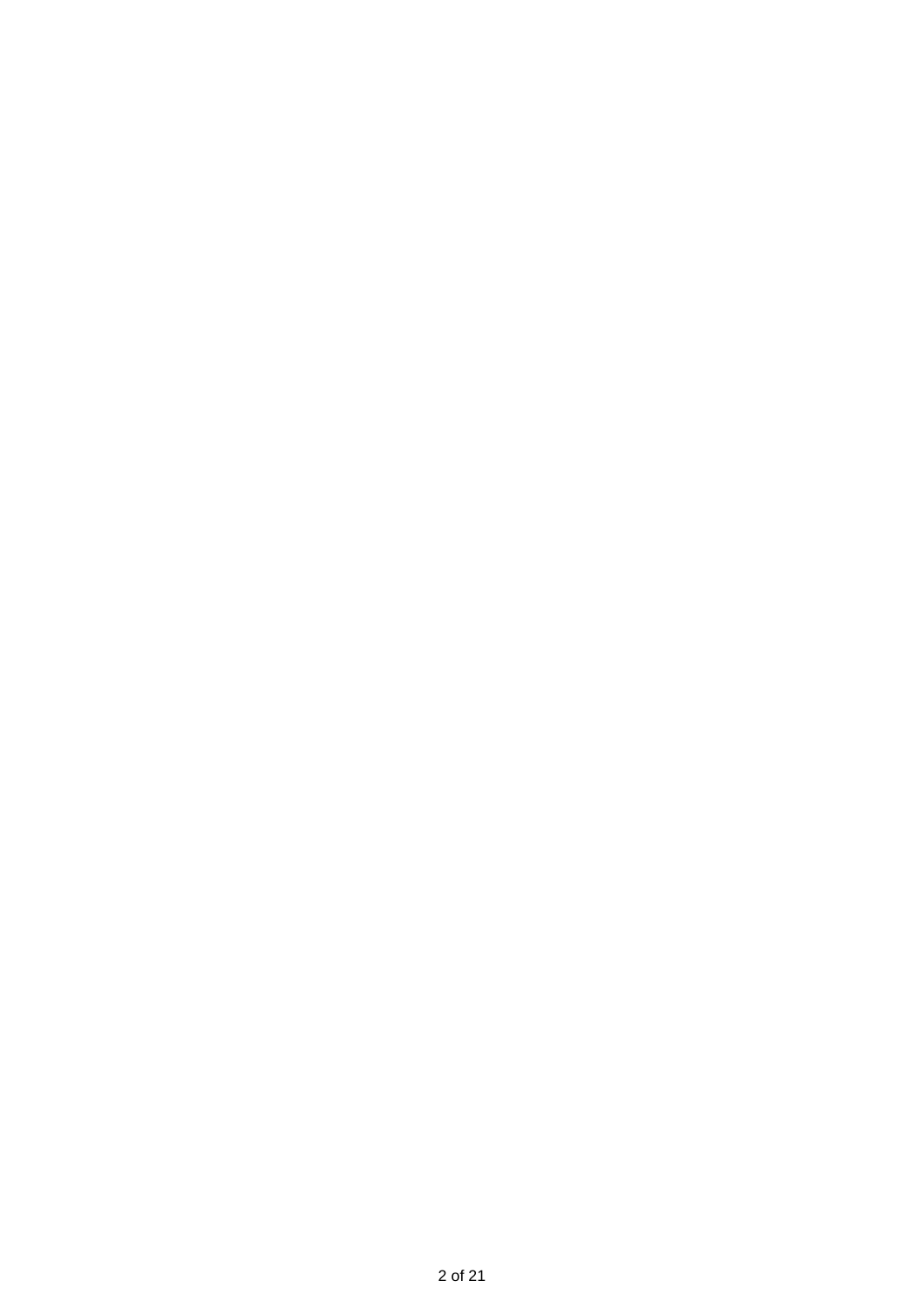| $\mathbf{1}$   | There seems to be an assumption that the 'church' is not for singles but I<br>haven't found that to be the case. I think some of the teaching of the church,<br>particularly about sex is unrealistic and belongs to a different time in history. I<br>value fidelity and think marriage is still a sacremental holy place, but sadly<br>most of us these days don't get to live in that hallowed space.                                                                                                                                          | Dec 14, 2012 11:51 AM |
|----------------|---------------------------------------------------------------------------------------------------------------------------------------------------------------------------------------------------------------------------------------------------------------------------------------------------------------------------------------------------------------------------------------------------------------------------------------------------------------------------------------------------------------------------------------------------|-----------------------|
| $\overline{2}$ | Some questions/answer options were not very helpfully worded e.g.<br>sentences that included more than one concept to agree/not with                                                                                                                                                                                                                                                                                                                                                                                                              | Nov 3, 2012 3:47 PM   |
| 3              | Could have done with a general comments box at the end                                                                                                                                                                                                                                                                                                                                                                                                                                                                                            | Sep 21, 2012 1:58 PM  |
| 4              | Some of the question design could have been a little better thought through<br>with more options, hence the "partly".                                                                                                                                                                                                                                                                                                                                                                                                                             | Sep 21, 2012 8:31 AM  |
| 5              | there were some option that were missing e.g i live in a suburb but it is not<br>particulary affluent or social housing.                                                                                                                                                                                                                                                                                                                                                                                                                          | Sep 21, 2012 5:20 AM  |
| 6              | I am appalled at the question I have already flagged up.                                                                                                                                                                                                                                                                                                                                                                                                                                                                                          | Sep 18, 2012 3:28 PM  |
| $\overline{7}$ | I think you are facist bastards. What you believe has fuck all to do<br>with'religion'                                                                                                                                                                                                                                                                                                                                                                                                                                                            | Sep 18, 2012 7:24 AM  |
| 8              | The question about whether other people behave in a way that mirrors what<br>they believe was a bit unclear.                                                                                                                                                                                                                                                                                                                                                                                                                                      | Sep 14, 2012 11:44 AM |
| 9              | Disability issues were not covered. In today's society, many are considered<br>disabled either due to mental illness, physical ailments, or a combination of<br>both. This complicates things a level further and in many cases will prevent<br>Christians and non-Christians alike from attending churches (for various<br>reasons).                                                                                                                                                                                                             | Sep 13, 2012 6:50 PM  |
| 10             | One ? was very difficult to understand how you were supposed to answer                                                                                                                                                                                                                                                                                                                                                                                                                                                                            | Sep 13, 2012 8:29 AM  |
| 11             | A lot of the questions seemed to imply you expect to be single long term.<br>Some people might intend to be but I don't so I find it hard to think about<br>literature or groups to help with singleness when I hope not to be single for<br>long.                                                                                                                                                                                                                                                                                                | Sep 8, 2012 6:06 PM   |
| 12             | Something like this should happen from a long time ago, then many singles<br>would not end up missing their bodies.                                                                                                                                                                                                                                                                                                                                                                                                                               | Sep 7, 2012 4:02 PM   |
| 13             | There were a couple of questions that need to be reworded as they don't<br>make sense at all.                                                                                                                                                                                                                                                                                                                                                                                                                                                     | Sep 4, 2012 1:47 PM   |
| 14             | Bit too long                                                                                                                                                                                                                                                                                                                                                                                                                                                                                                                                      | Sep 4, 2012 1:27 PM   |
| 15             | <b>No</b>                                                                                                                                                                                                                                                                                                                                                                                                                                                                                                                                         | Sep 3, 2012 1:20 PM   |
| 16             | It is very different being single and being a single carer and feel as if all have<br>been grouped together                                                                                                                                                                                                                                                                                                                                                                                                                                       | Sep 2, 2012 2:15 PM   |
| 17             | I liked the questions with multiple choice, because it is hard to think of many<br>sides to things on the spot. They provided ideas and angles with more<br>subtlety than I would have come up with myself but could have been more<br>precise in some instances, with more examples, such as the example I gave<br>of not being invited to dinner by others in the church or invited out. Another<br>example is New Wine. The same families usually go and talk amongst<br>eachother, including the minister. The announcement to go to New Wine | Aug 29, 2012 11:52 AM |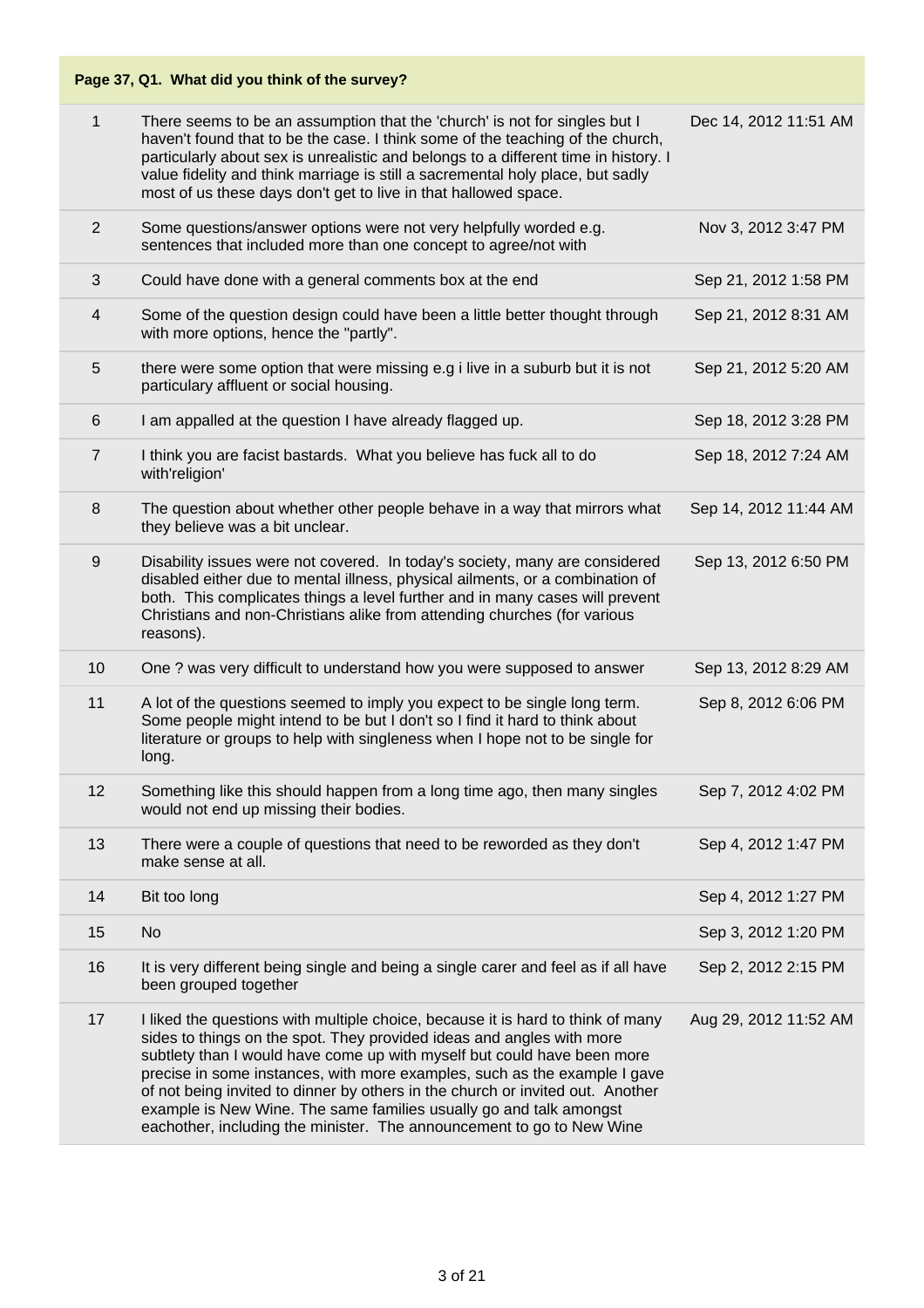and be included in the church family might appear once or twice in a newsletter but is not emphasised. I asked about joining the group late last year and was welcomed well enough, but still felt very much on my own (I had to sleep off site in a camping ground my myself and travel in every day). I think I would have committed to going much earlier if there had been more enthusiasm about it and others who felt the same. It is hard for singles to join a bunch of families at New Wine, and yet I did not know other singles. It was still a good time and God spoke to me. I heard nothing through my Church this year about it and completely forgot about it as I was looking for a new home to share in the spring. I could have really benefitted this year. Maybe next year!

| 18 | well done. helped to "tell" someone too!                                                                                                                                                                                                                                                                                                            | Aug 28, 2012 3:29 AM  |
|----|-----------------------------------------------------------------------------------------------------------------------------------------------------------------------------------------------------------------------------------------------------------------------------------------------------------------------------------------------------|-----------------------|
| 19 | Nothing is going to get done on this subject                                                                                                                                                                                                                                                                                                        | Aug 25, 2012 8:21 AM  |
| 20 | I think whoever wrote the survey didn't have much experience in survey<br>writing as quite a few quetsions were actually 2 questions so were hard to<br>answer with one tick box Also one didn't make sense- the one about whether<br>christians have sex before marriage- and the option was "don't really know"<br>so the boxes didn't make sense | Aug 24, 2012 12:49 PM |
| 21 | A couple of questions that had the answers 'many people', 'a few people',<br>etc. were ambiguous. I didn't really understand how to fill those in.                                                                                                                                                                                                  | Aug 23, 2012 9:22 PM  |
| 22 | It approached the subject from the general presumption that all single people<br>see their singleness as a problem and would ideally like to be in a<br>relationship. This is not necessarily the case.                                                                                                                                             | Aug 22, 2012 2:45 PM  |
| 23 | the root cause of singleness problems in the church when present, are not<br>caused by singleness in people or by highlighting there status a special or<br>different, it is helped by addressing teaching and treatment that grow out of<br>other wrong attitudes                                                                                  | Aug 17, 2012 4:53 AM  |
| 24 | I feel you need to look more at the older person how has come to terms with<br>there life and singleness I did feel that some of the question's did not give<br>option's for them                                                                                                                                                                   | Aug 17, 2012 12:10 AM |
| 25 | Loneliness is a huge issue for single, older people. This was not addressed<br>as an important issue in the survey.                                                                                                                                                                                                                                 | Aug 16, 2012 1:15 AM  |
| 26 | Well done                                                                                                                                                                                                                                                                                                                                           | Aug 9, 2012 9:18 AM   |
| 27 | I never realised singleness within the church was such a big issue - the<br>questions made it sound potentially awful!                                                                                                                                                                                                                              | Aug 6, 2012 9:40 AM   |
| 28 | There were a few poorly-worded questions, but it was mostly fine.                                                                                                                                                                                                                                                                                   | Aug 5, 2012 2:21 PM   |
| 29 | Some questions with a rating scale were a little unclear. Sometimes wanted<br>to explain why I'd given a puzzling answer.                                                                                                                                                                                                                           | Jul 30, 2012 6:12 AM  |
| 30 | I think most people are afraid when they find themselves single through<br>bereavement. I think I would like to feel more comfortable JUST freinds for<br>an initial period. if you are bereaved you understand the continuin g love for<br>the lost partner but if you are not you may find this difficult.                                        | Jul 29, 2012 12:15 PM |
| 31 | Good surveybut it's only good if something is done and something is<br>achieved. but as I said, a very good survey, at least this is a start. Thank you                                                                                                                                                                                             | Jul 27, 2012 12:11 PM |
|    |                                                                                                                                                                                                                                                                                                                                                     |                       |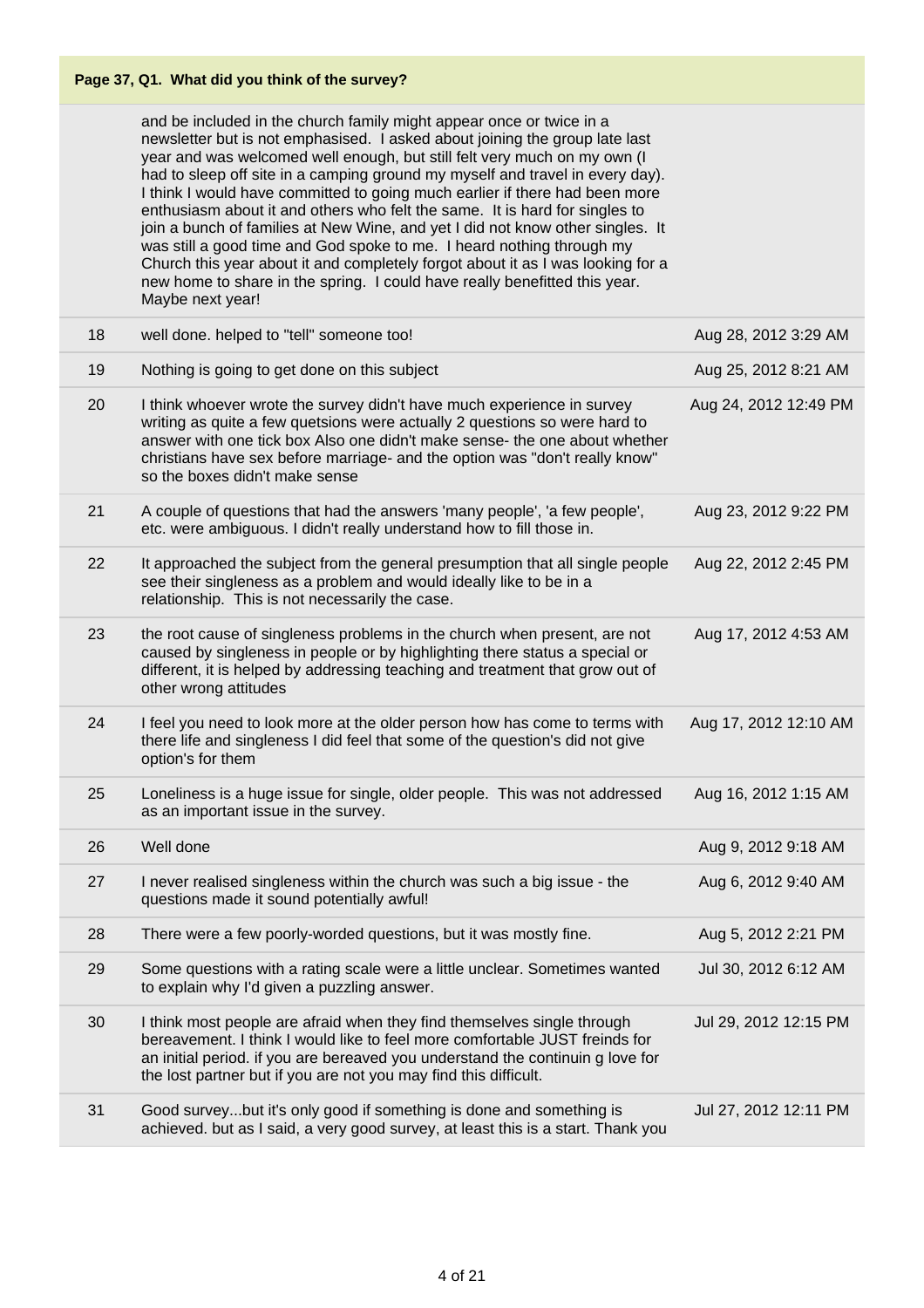|    | Page 37, Q1. What did you think of the survey?                                                                                                                                                                                                                                                                                                                                                                     |                       |
|----|--------------------------------------------------------------------------------------------------------------------------------------------------------------------------------------------------------------------------------------------------------------------------------------------------------------------------------------------------------------------------------------------------------------------|-----------------------|
|    | for caring enough to take time to understand the needs of singles.                                                                                                                                                                                                                                                                                                                                                 |                       |
| 32 | Maybe a bit too much about the views of other church members towards<br>one's singleness. But this is probably personal bias, as my church has never<br>discriminated against me because of my singleness and I can't understand<br>why anyone would.                                                                                                                                                              | Jul 25, 2012 9:03 AM  |
| 33 | it made some assumptions                                                                                                                                                                                                                                                                                                                                                                                           | Jul 24, 2012 7:54 AM  |
| 34 | Excellent survey Jackie. THANK YOU. The only thing missing was cultural<br>and denominational differences. Views on cross cultural/denominational<br>dating, Demographics can help target church groups more effectively.                                                                                                                                                                                          | Jul 23, 2012 6:35 AM  |
| 35 | Could have done with MORE open ended questions                                                                                                                                                                                                                                                                                                                                                                     | Jul 22, 2012 1:48 AM  |
| 36 | One question about other people's sexual behaviour had innapropriate<br>answer options. The survey focused totallly on the positive aspects of being<br>a single christian in church and not the negative aspects of being single,<br>such as being lonely, not having someone to share decisions with, lack of<br>time and money (Having to do all your household tasks/ pay all bills etc out<br>of one income). | Jul 20, 2012 3:27 AM  |
| 37 | Being single is not important compared to other issues                                                                                                                                                                                                                                                                                                                                                             | Jul 19, 2012 1:49 PM  |
| 38 | thankyou for being prepared to address this issue on our behalf                                                                                                                                                                                                                                                                                                                                                    | Jul 19, 2012 5:08 AM  |
| 39 | Just 1 question was ambiguous.                                                                                                                                                                                                                                                                                                                                                                                     | Jul 17, 2012 3:12 PM  |
| 40 | I think sexual behaviour and frustrations needed to be diiscussed a lot more,<br>I bet most struggle with this and don't know what to do.                                                                                                                                                                                                                                                                          | Jul 17, 2012 1:16 PM  |
| 41 | it made me really think about the topic                                                                                                                                                                                                                                                                                                                                                                            | Jul 16, 2012 10:42 AM |
| 42 | Far too long I gave up part way through                                                                                                                                                                                                                                                                                                                                                                            | Jul 16, 2012 7:01 AM  |
| 43 | Some of the questions seemed to me to assume that Christianity necessarily<br>entails some of the clichés of evangelical Christian ways of thinking and<br>talking about faith and life. By the way - I inputted my email address<br>incorrectly on the last page and the site doesn't seem to want to let me go<br>back and correct it, so here it is correctly: iscathcart@yahoo.fr                              | Jul 14, 2012 3:01 PM  |
| 44 | Didn't really cover what the bible says about being single as much.                                                                                                                                                                                                                                                                                                                                                | Jul 14, 2012 9:58 AM  |
| 45 | I hoped for a component of the survey to address or admit that single people<br>have sexual needs and how such needs can be dealt with, because that<br>aspect of single peoples' lives is totally ignored and assumed that singles<br>must succeed in allowing their flesh to die, otherwise they are condemned to<br>sin                                                                                         | Jul 14, 2012 8:34 AM  |
| 46 | One question didn't make sense (can't remember which one now though,<br>sorry!) You had to tick one of 4 options for each answer to the question<br>(some, all etc), but it was more of a simple tick question.                                                                                                                                                                                                    | Jul 13, 2012 12:52 PM |
| 47 | Well done it was a good survey, apologies for my negativity!                                                                                                                                                                                                                                                                                                                                                       | Jul 12, 2012 12:43 PM |
| 48 | a few there was no box for what I thought and so was left blank                                                                                                                                                                                                                                                                                                                                                    | Jul 9, 2012 2:00 PM   |
| 49 | It doesn't seem to be done by a Christian.                                                                                                                                                                                                                                                                                                                                                                         | Jul 7, 2012 5:38 AM   |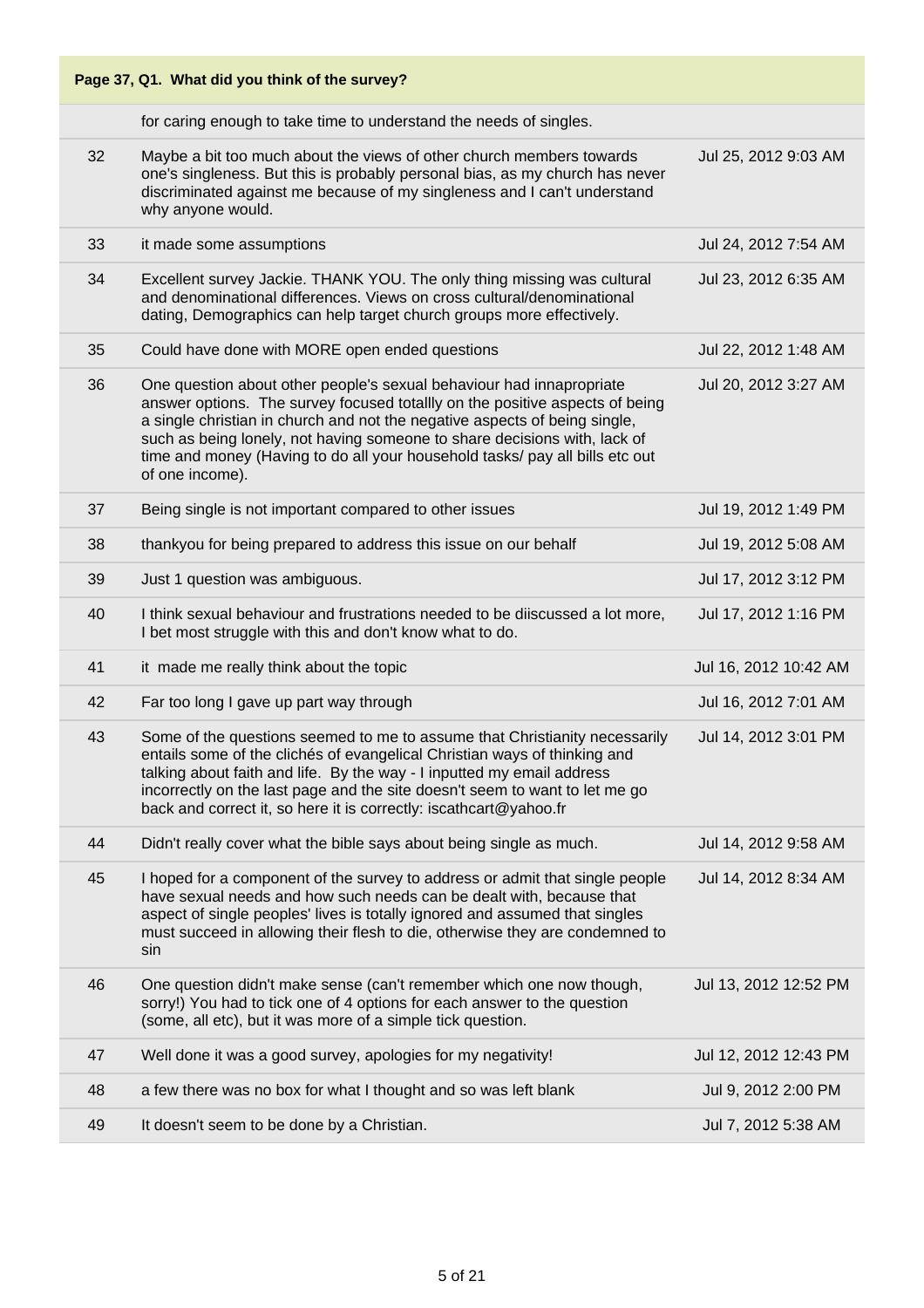|    | Page 37, Q1. What did you think of the survey?                                                                                                                                                                                                                                                                                     |                      |
|----|------------------------------------------------------------------------------------------------------------------------------------------------------------------------------------------------------------------------------------------------------------------------------------------------------------------------------------|----------------------|
| 50 | I think I could handle my life better if I lived close to my family. As my<br>Church is small everyone has to do something and I find Church often boils<br>down to meetings and administration (where I help out) and very little social<br>activities.                                                                           | Jul 6, 2012 2:57 PM  |
| 51 | regarding sexuality I think single Christians who live accoring to Biblical<br>teaching and stay away from sexual intimacy while dating or courting or try to<br>avoid masturbation carry very hard burden. It's easy if you are 20 but very<br>difficult if you are over 35 and still don't have a husband/wife.                  | Jul 6, 2012 2:09 AM  |
| 52 | Sometimes the principal question (that didn't demand a specific response)<br>sat awkwardly with its associated specific questions.                                                                                                                                                                                                 | Jul 4, 2012 1:57 PM  |
| 53 | Very leading questions in some cases.                                                                                                                                                                                                                                                                                              | Jul 3, 2012 3:52 PM  |
| 54 | Very user friendly and thought provoking - made me realise how lucky I am<br>with my life and my church!!!                                                                                                                                                                                                                         | Jul 3, 2012 7:56 AM  |
| 55 | Only a couple of questions were a little obscure                                                                                                                                                                                                                                                                                   | Jul 3, 2012 2:36 AM  |
| 56 | It would be good to know the outputs and outcomes the survey were working<br>to.                                                                                                                                                                                                                                                   | Jul 3, 2012 1:07 AM  |
| 57 | Some of the questions were a bit too specific with no room to actually say<br>what I wanted to say although I did write in the comments box                                                                                                                                                                                        | Jul 3, 2012 12:33 AM |
| 58 | Yes, some of the wording made the questions a bit difficult to answer.                                                                                                                                                                                                                                                             | Jul 2, 2012 4:35 PM  |
| 59 | In the case of answers where you could choose the option "Other", the box<br>below didn't seem to work - probably a technical glitch but meant you<br>couldn't choose that option.                                                                                                                                                 | Jul 2, 2012 2:32 PM  |
| 60 | I think a seminar on how to make the most of dating websites would be<br>helpful with positive and negative experiences shared sensitively                                                                                                                                                                                         | Jul 2, 2012 2:24 PM  |
| 61 | Did not address the depth of need of those who are single.                                                                                                                                                                                                                                                                         | Jul 2, 2012 1:46 PM  |
| 62 | Would have been helpful to have extra boxes for adding comments<br>sometimes.                                                                                                                                                                                                                                                      | Jul 2, 2012 1:21 PM  |
| 63 | Single parent issues not reflected                                                                                                                                                                                                                                                                                                 | Jul 2, 2012 1:06 PM  |
| 64 | Generally a thorough and well worded questionnaire. A couple of questions<br>were impossible to answer through bad wording but not bad/ Good options<br>for adding own comments.                                                                                                                                                   | Jul 2, 2012 12:10 PM |
| 65 | Interesting and made me feel hopeful                                                                                                                                                                                                                                                                                               | Jul 2, 2012 11:27 AM |
| 66 | There seemed to be an assumption that singles are ignored or treated badly<br>by the Church - I have never found this to be the case. I guess it varies<br>between churches and I'm fortunate to be part of an inclusive community                                                                                                 | Jul 2, 2012 10:52 AM |
| 67 | Regarding singles groups in church it did not take into consideration previous<br>experiences survey particiPants may have had. Having been patronised and<br>made to feel sinful by a previous leader of such a group as I would like to be<br>mArried, I would be very reticent to be involved in such a damaging group<br>again | Jul 1, 2012 2:21 PM  |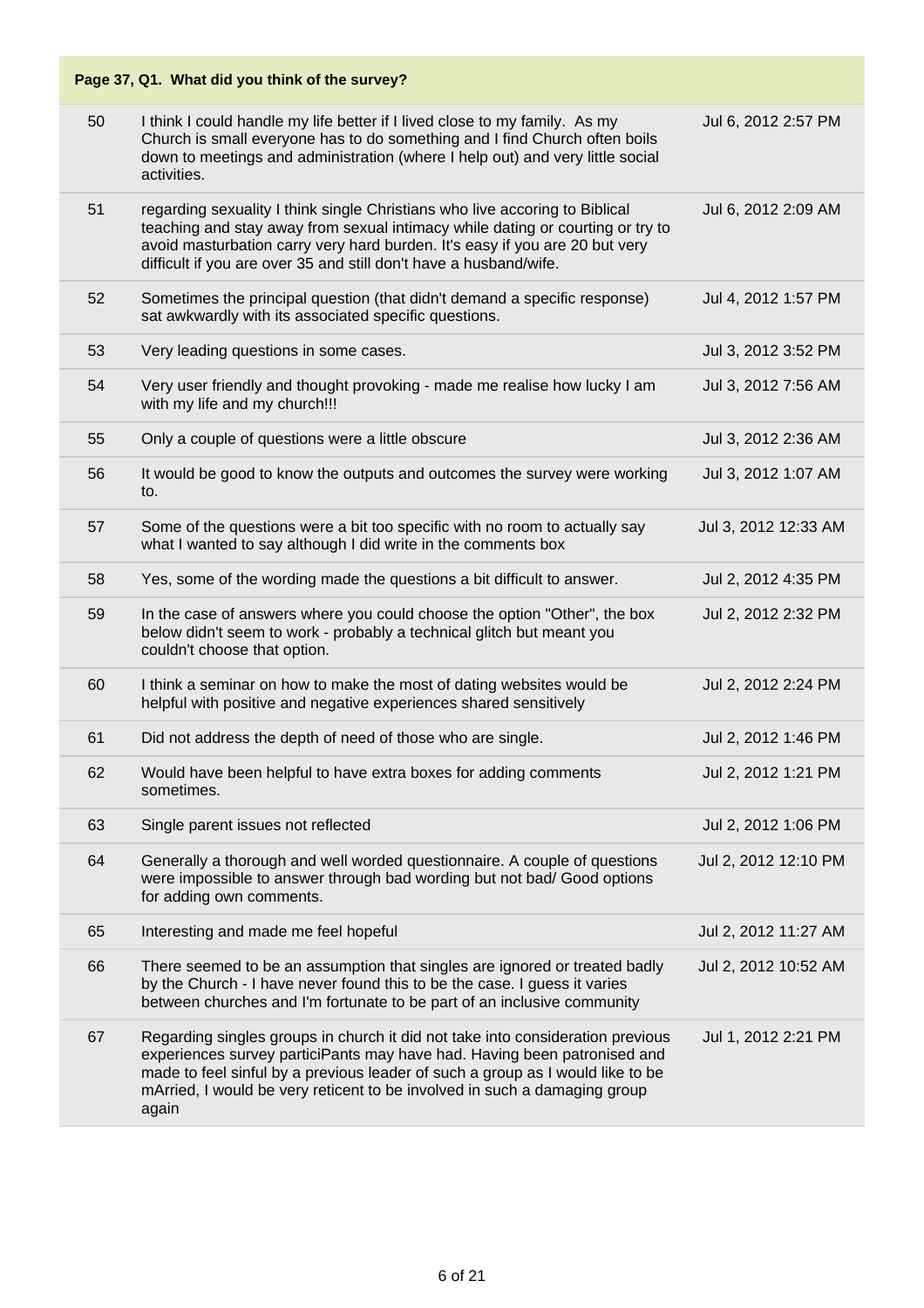|    | Page 37, Q1. What did you think of the survey?                                                                                                                                                                                                                                                                                                                                                                                                                                  |                       |
|----|---------------------------------------------------------------------------------------------------------------------------------------------------------------------------------------------------------------------------------------------------------------------------------------------------------------------------------------------------------------------------------------------------------------------------------------------------------------------------------|-----------------------|
| 68 | for some of the questions a chose of neither agree /nor disagree may have<br>been better than /don't know.                                                                                                                                                                                                                                                                                                                                                                      | Jun 29, 2012 12:05 PM |
| 69 | The wording of some questions was very confusing and the grammatical<br>errors were annoying. I found the questions referring to singleness as an<br>"issue" that needs to be addressed and highlighted to be somewhat<br>patronising.                                                                                                                                                                                                                                          | Jun 28, 2012 3:53 PM  |
| 70 | Surprised there were so many options of answer that went against Biblical<br>teaching. Sobering to think you'd be expecting these responses. May God<br>have mercy.                                                                                                                                                                                                                                                                                                             | Jun 28, 2012 9:18 AM  |
| 71 | having comment boxes was particularly useful to clarify things.                                                                                                                                                                                                                                                                                                                                                                                                                 | Jun 26, 2012 12:57 PM |
| 72 | Things change the longer single again, also hard to start looking at 50-55<br>things different when dated at 17-20                                                                                                                                                                                                                                                                                                                                                              | Jun 26, 2012 10:05 AM |
| 73 | half a million Iraqis were recently murdered by a joint british/us invasion force<br>(led by christian leaders blair and bush). i think this is a far more important<br>issue than - MY - sexual preferences.                                                                                                                                                                                                                                                                   | Jun 24, 2012 4:01 PM  |
| 74 | It seemed to be baised into making singles not fit into what the church is.<br>That is the reason for all the extra comments - apologies if they weren't<br>connected to the questions where the comments boxes were.                                                                                                                                                                                                                                                           | Jun 23, 2012 7:12 AM  |
| 75 | some questions ambiguous, or shoudl be poss to tick more than one! Some<br>American spellings &c. wish there was popssiblity to save partially<br>completed surbey!                                                                                                                                                                                                                                                                                                             | Jun 22, 2012 3:37 PM  |
| 76 | I feel I have addresses several of the issues in that I'm not just starting out as<br>single now, I've worked at trying to find a biblical perspective on female<br>church leadership and singleness. Some of your question imply you are<br>addressing people new to singleness but as your stats show 33% of us are<br>single in the UK so some of those as Christian singles will have been facing<br>these issues and living with and coming to terms with them for a while | Jun 22, 2012 3:19 PM  |
| 77 | I don't understand why you are doing this - what's so 'special' about being<br>single? I don't see that there are particular issues about being a single<br>Christian - the problem for many people is being single - but that's partly a<br>state of mind - accept it and get on with life - it's for living not wasting while<br>looking for a possible partner.                                                                                                              | Jun 22, 2012 8:49 AM  |
| 78 | I think you made being single sound like something to be embarrassed about<br>and with a stigma and I think this is completely wrong. The way some of the<br>questions were worded made it sound like it was a terrible stigma - not really<br>very helpful, survey questions should be unbiased                                                                                                                                                                                | Jun 22, 2012 8:15 AM  |
| 79 | It asked some q's that you couldn't possibly answer accurately having never<br>been married. It also seemed to ask some leading q's that didn't have a box<br>to expand on. e.g. being single doesn't mean you can serve God better.<br>You can serve Him whether you are single or married. I don't think either<br>status is superior, they are just different.                                                                                                               | Jun 22, 2012 6:57 AM  |
| 80 | Although I am completely heterosexual I feel very upset at Christian's<br>attitudes to gay and lesbian people. As long as the 'Church' continues to be<br>judgemental and contradictive in it's teaching it's hope of bringing more<br>people to God will be unfulfilled.                                                                                                                                                                                                       | Jun 22, 2012 5:14 AM  |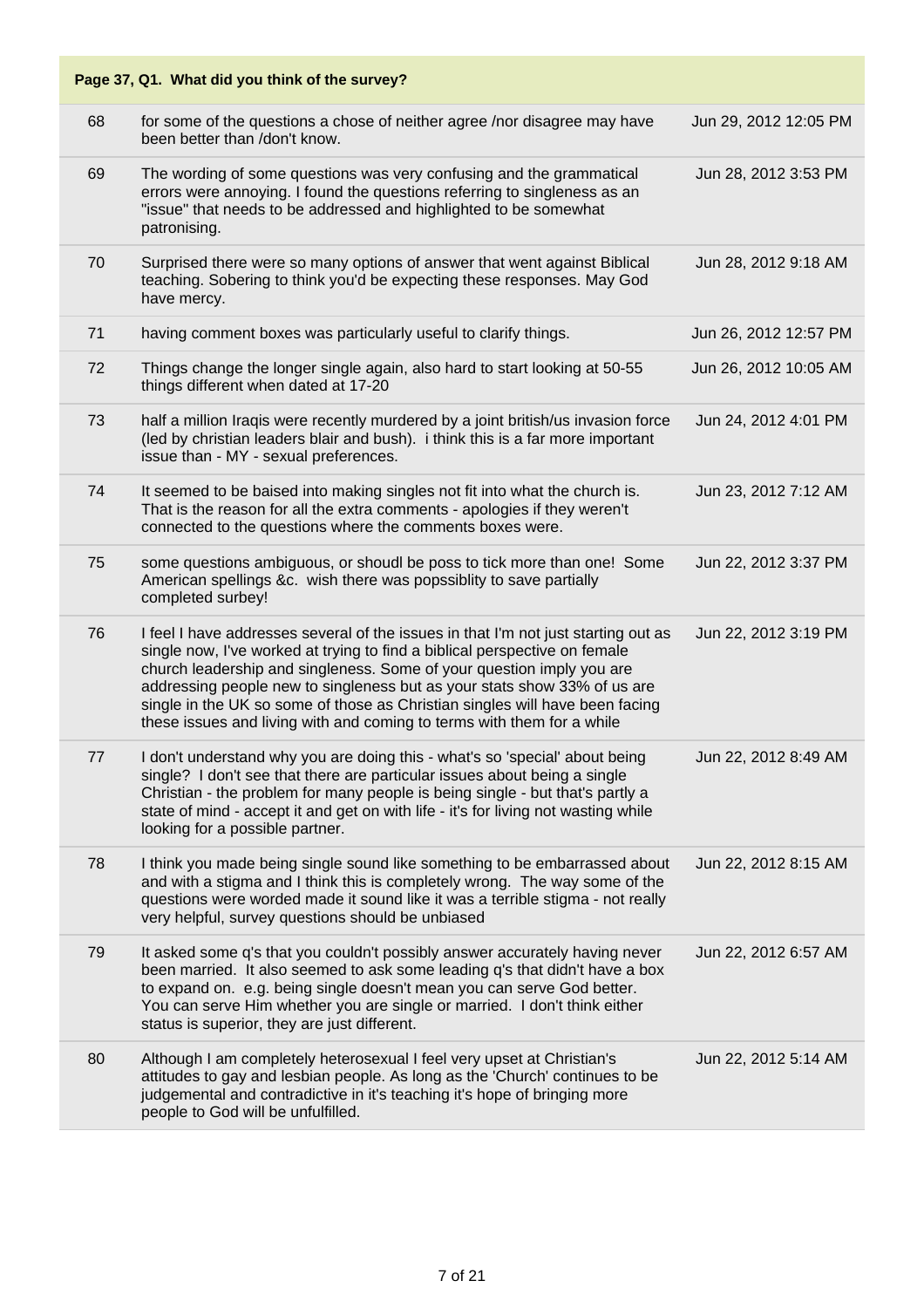|    | Page 37, Q1. What did you think of the survey?                                                                                                                                                                                                                                                                                                                                                                                                                                                                                                                                                                                                                                                                                                                                                                                  |                       |
|----|---------------------------------------------------------------------------------------------------------------------------------------------------------------------------------------------------------------------------------------------------------------------------------------------------------------------------------------------------------------------------------------------------------------------------------------------------------------------------------------------------------------------------------------------------------------------------------------------------------------------------------------------------------------------------------------------------------------------------------------------------------------------------------------------------------------------------------|-----------------------|
| 81 | Some of the questions were not very clear or didn't make too much sense.<br>Also, it would be helpful to try and find out some of the reasons people are<br>single, and whether it is by choice, design or other circumstances.                                                                                                                                                                                                                                                                                                                                                                                                                                                                                                                                                                                                 | Jun 21, 2012 2:00 PM  |
| 82 | Granted that for some people, the state of singleness is really difficult - they<br>desire to be married. You cover that ok. However, in my experience both<br>single and married, the issue of belonging to church and feeling comfortable<br>in community is one of social ease and interation with others rather than<br>singlenes per se. Those who are able to easily mix with others do not<br>struggle so much with singleness compared to those with little<br>social/interactive skills. The former easily build friendships, the latter do not<br>and tend to segregate to "singles clubs/ groups". Greater teaching on what it<br>means to be the body of Christ and drawing everyone into community rather<br>than just the socially gifted would be of more help than say a dedicated<br>singles website/resource. | Jun 21, 2012 6:15 AM  |
| 83 | singledom is not an issue to be solved - we are people just like the marrieds                                                                                                                                                                                                                                                                                                                                                                                                                                                                                                                                                                                                                                                                                                                                                   | Jun 21, 2012 4:59 AM  |
| 84 | What did Jesus teach on divorce?                                                                                                                                                                                                                                                                                                                                                                                                                                                                                                                                                                                                                                                                                                                                                                                                | Jun 21, 2012 1:52 AM  |
| 85 | I think being single is v important but it's about being seen as whole not<br>damaged and having opportunity. Married doesn't equal perfect but<br>Churches portray that. Some questions were a bit 'leading'                                                                                                                                                                                                                                                                                                                                                                                                                                                                                                                                                                                                                   | Jun 20, 2012 10:17 PM |
| 86 | Never been asked these questions before. Very glad is singleness is being<br>addressed. Thanks                                                                                                                                                                                                                                                                                                                                                                                                                                                                                                                                                                                                                                                                                                                                  | Jun 20, 2012 3:09 PM  |
| 87 | The initial questions about 'acceptance' were unhelpful. Single people are<br>accepted in the church. The issue is that the challenges they face are not<br>acknowledged and ministered to the same ways as married Christians and<br>families are supported.                                                                                                                                                                                                                                                                                                                                                                                                                                                                                                                                                                   | Jun 20, 2012 12:22 PM |
| 88 | I wasn't sure how to answer some of the questions from my point of view as<br>a recently married Christian - so I did as best as I could.                                                                                                                                                                                                                                                                                                                                                                                                                                                                                                                                                                                                                                                                                       | Jun 20, 2012 9:57 AM  |
| 89 | Would have been good to ask questions about race ie would you marry<br>outside of your race, also age: ie do you feel disadvantaged as a single 40'<br>50 or 60 plus.                                                                                                                                                                                                                                                                                                                                                                                                                                                                                                                                                                                                                                                           | Jun 20, 2012 8:29 AM  |
| 90 | I would have liked a question along the lines of "what are the problems or<br>issues you have that you would most like help with?"                                                                                                                                                                                                                                                                                                                                                                                                                                                                                                                                                                                                                                                                                              | Jun 20, 2012 8:02 AM  |
| 91 | You could have asked what is the most difficult issue you are encountering?                                                                                                                                                                                                                                                                                                                                                                                                                                                                                                                                                                                                                                                                                                                                                     | Jun 20, 2012 7:38 AM  |
| 92 | You should have done this a long time ago. How about approaching the<br>leaders of the big churches like HTB, All Souls, Jesus House, Hillsong,<br>Equipers, Planetshakers, Kensington Temple etc, etc present them with the<br>results of the survey and ask them what they are going to do to help single<br>Christian of ALL ages, not just the young. I know El Shaddi in North London<br>has had some very good conferences.                                                                                                                                                                                                                                                                                                                                                                                               | Jun 20, 2012 4:20 AM  |
| 93 | I think that the childlessness issue is a important as from my experience<br>things seem to revolve around children and youth                                                                                                                                                                                                                                                                                                                                                                                                                                                                                                                                                                                                                                                                                                   | Jun 20, 2012 3:54 AM  |
| 94 | I could be biased but I think there is a bigger issue specifically for woman in<br>their 30's not only in regards to being single but also where they fit in, as<br>most people at this age are either married, or established ministry wise, and<br>we no longer fit into the 20 something catorgorie, so it's a bit of a strange                                                                                                                                                                                                                                                                                                                                                                                                                                                                                              | Jun 20, 2012 1:44 AM  |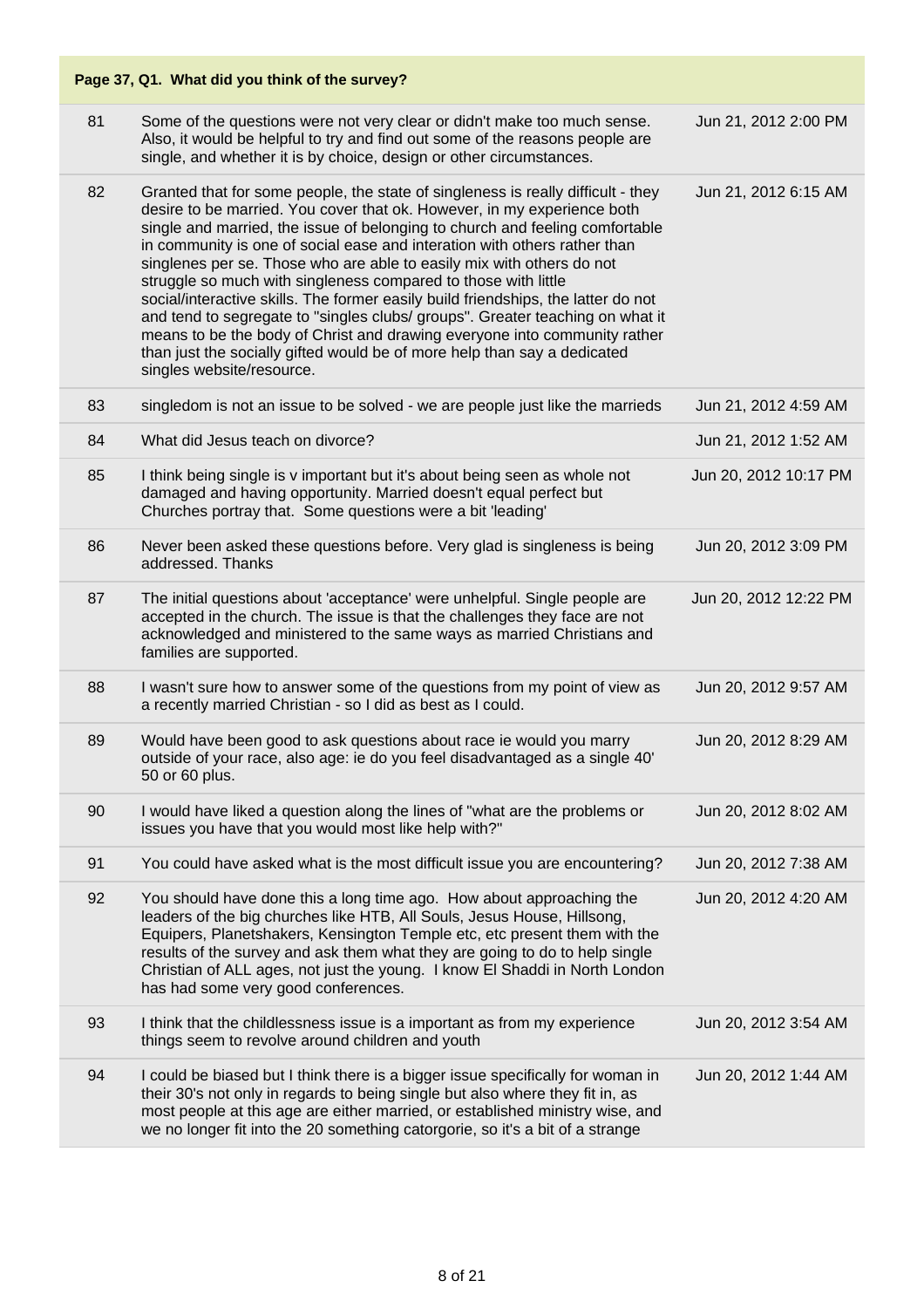| Page 37, Q1. What did you think of the survey? |                                                                                                                                                                                                                                                                                                                                                                                                                                                                                                                                                                                                                                                                                                                                                                                                                                                                             |                       |
|------------------------------------------------|-----------------------------------------------------------------------------------------------------------------------------------------------------------------------------------------------------------------------------------------------------------------------------------------------------------------------------------------------------------------------------------------------------------------------------------------------------------------------------------------------------------------------------------------------------------------------------------------------------------------------------------------------------------------------------------------------------------------------------------------------------------------------------------------------------------------------------------------------------------------------------|-----------------------|
|                                                | place to be at times.                                                                                                                                                                                                                                                                                                                                                                                                                                                                                                                                                                                                                                                                                                                                                                                                                                                       |                       |
| 95                                             | there was one set of 3 questions somewhere in the middle of the<br>questionnaire where the options didn't really make sense: they went from all<br>to don't know i think.                                                                                                                                                                                                                                                                                                                                                                                                                                                                                                                                                                                                                                                                                                   | Jun 19, 2012 2:35 PM  |
| 96                                             | A few of the questions had in-built assumptions which weren't true for me,<br>hence I couldn't always choose from the options.                                                                                                                                                                                                                                                                                                                                                                                                                                                                                                                                                                                                                                                                                                                                              | Jun 19, 2012 2:33 PM  |
| 97                                             | I felt the survey preached at me a bit presuming immaturity and or lack of<br>intellectual ability or theological understanding on m y part. I have never<br>experienced this in church or from fellow Christians. So take note.                                                                                                                                                                                                                                                                                                                                                                                                                                                                                                                                                                                                                                            | Jun 19, 2012 12:15 PM |
| 98                                             | The issue of involuntary childlessness was not covered at all and is a very<br>big issue. I would like to see questions around the attitude of members of<br>your church to you as a single person - this is often kind but patronising and<br>unrealistic 'you'll find someone', looking down on you, ignorance or<br>insensitivity. There needs to be a general comments box at the end. There<br>was more I wanted to say but couldn't. I wanted to add that research shows<br>that married people are happier, healthier, wealthier and live longer than<br>single people - these hidden costs are not recognised by church or taken into<br>account in teaching or ministry. The people who need to be made aware of<br>the issue of singleness, and attend a conference on singleness, are not<br>single people but the leadership and the rest of the congregration. | Jun 19, 2012 9:56 AM  |
| 99                                             | There was only one question which I wasn't sure how to interpret                                                                                                                                                                                                                                                                                                                                                                                                                                                                                                                                                                                                                                                                                                                                                                                                            | Jun 18, 2012 1:14 PM  |
| 100                                            | Singles very much need to be welcomed and accepted, but I am not sure<br>that a strong focus is helpful - it can turn into a meat market or something<br>cheesy.                                                                                                                                                                                                                                                                                                                                                                                                                                                                                                                                                                                                                                                                                                            | Jun 18, 2012 7:47 AM  |
| 101                                            | A lot of spelling mistakes and grammatical errors!                                                                                                                                                                                                                                                                                                                                                                                                                                                                                                                                                                                                                                                                                                                                                                                                                          | Jun 16, 2012 4:06 PM  |
| 102                                            | situations vary and answers cannot cover all sceanrios. that is<br>understandable with surveys.                                                                                                                                                                                                                                                                                                                                                                                                                                                                                                                                                                                                                                                                                                                                                                             | Jun 15, 2012 9:12 AM  |
| 103                                            | About time these issues were raised and hopefully addressed!                                                                                                                                                                                                                                                                                                                                                                                                                                                                                                                                                                                                                                                                                                                                                                                                                | Jun 12, 2012 1:45 PM  |
| 104                                            | Possibly more of the 'sensitive' questions. Go for it! Make the survey really<br>work.                                                                                                                                                                                                                                                                                                                                                                                                                                                                                                                                                                                                                                                                                                                                                                                      | Jun 12, 2012 11:06 AM |
| 105                                            | Check spellings! Ensure single focus to any given question Ensure question<br>is relevant to topic                                                                                                                                                                                                                                                                                                                                                                                                                                                                                                                                                                                                                                                                                                                                                                          | Jun 12, 2012 4:06 AM  |
| 106                                            | It now makes me feel lam not on my own with singleness like I though I was.                                                                                                                                                                                                                                                                                                                                                                                                                                                                                                                                                                                                                                                                                                                                                                                                 | Jun 10, 2012 4:29 PM  |
| 107                                            | One set of questions (the ones ranging from 'all, most, not sure etc.) made<br>no sense with the ratings.                                                                                                                                                                                                                                                                                                                                                                                                                                                                                                                                                                                                                                                                                                                                                                   | Jun 9, 2012 12:54 PM  |
| 108                                            | There were several questions where none of the set responses really fitted<br>with how I felt, eg a partner would support my faith - I really wanted to say it<br>would depend on the partner. Some of the questions made me think about<br>issues I hadn't considered before                                                                                                                                                                                                                                                                                                                                                                                                                                                                                                                                                                                               | Jun 9, 2012 4:33 AM   |
| 109                                            | I find the very strong focus on the single issue very difficult - I feel a bit like it<br>magnifies the issue. But I also agree it is something I struggle with a lot as a<br>Christian, so I probably need to work on how I engage with it with others!                                                                                                                                                                                                                                                                                                                                                                                                                                                                                                                                                                                                                    | Jun 9, 2012 1:58 AM   |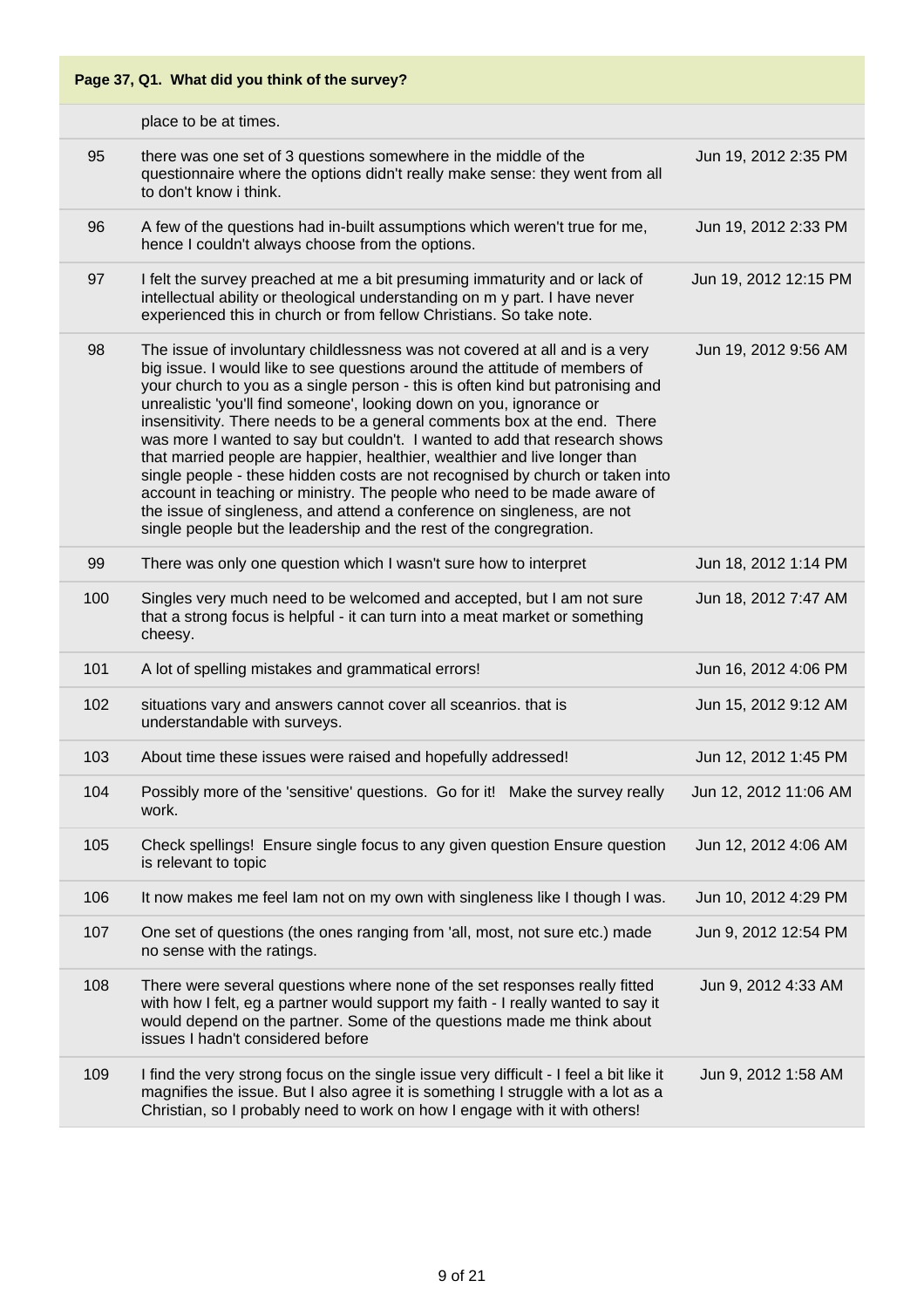|     | Page 37, Q1. What did you think of the survey?                                                                                                                                                                                                                                                                                                                                                    |                      |
|-----|---------------------------------------------------------------------------------------------------------------------------------------------------------------------------------------------------------------------------------------------------------------------------------------------------------------------------------------------------------------------------------------------------|----------------------|
| 110 | It's all about sex. 'Love' wasn't mentioned once!                                                                                                                                                                                                                                                                                                                                                 | Jun 8, 2012 11:26 AM |
| 111 | I found some of the questions to be quite ambiguous or just badly worded.<br>For some questions there was an assumption already made in the question<br>and possible answers                                                                                                                                                                                                                      | Jun 8, 2012 9:52 AM  |
| 112 | The survey comes across a tad too evangelical for me. Most of the people<br>on your website are already divorced and have wrestled and worked through<br>many of the issues you raise.                                                                                                                                                                                                            | Jun 7, 2012 10:10 PM |
| 113 | difficult to know what to say about assisting with singleness, ie assisting<br>people to come togetherit appears hard work.                                                                                                                                                                                                                                                                       | Jun 7, 2012 3:42 PM  |
| 114 | It would have made more sense to ask questions specific to single parents<br>(especially the question relating to independence, lack of responsibility,<br>holidays etc)                                                                                                                                                                                                                          | Jun 7, 2012 1:08 PM  |
| 115 | Masturbation wasn't mentioned and you merged the distinctions with<br>Christianity/Non-Christian and being single.                                                                                                                                                                                                                                                                                | Jun 6, 2012 10:12 AM |
| 116 | A few seemed like they were asking two similar but different questions in one<br>that I had different answers for                                                                                                                                                                                                                                                                                 | Jun 6, 2012 10:04 AM |
| 117 | A couple of the questions were a bit confusing. There could possibly have<br>been some distinction between the different ages - I think single people of<br>different ages have hugely different feelings and attitudes. therefore the<br>focus of the questions could be different for different age groups                                                                                      | Jun 6, 2012 3:57 AM  |
| 118 | Some of the questions (shortly before Question 34 springs to mind) were not<br>really possible to answer with the framework provided. You ought to check<br>this out and fix it, but will need to bear in mind that you will not then be able<br>to use all of the results from before and after the fix as the same thing.                                                                       | Jun 5, 2012 4:02 PM  |
| 119 | One question didn't make sense. it was the first one about sex I think.                                                                                                                                                                                                                                                                                                                           | Jun 5, 2012 2:42 PM  |
| 120 | I appreciate this is an important issues in the church but it seems that the<br>fundamental issue is that singles in the church are given the identity as<br>'singles". we do not talk about "marrieds" or "widowers" in the same way,<br>surely we are all brothers and sisters in Christ with varying giftings and<br>needs, and we should seek to serve and carry each others burdens in love. | Jun 5, 2012 2:12 PM  |
| 121 | I think maybe it would help to have a section for those who have been<br>married and are now single especially as parents.                                                                                                                                                                                                                                                                        | Jun 5, 2012 2:05 PM  |
| 122 | Some questions were either 'yes' or 'no' and they needed a middle answer.                                                                                                                                                                                                                                                                                                                         | Jun 5, 2012 1:07 PM  |
| 123 | A few of the questions lacked sufficient responses, as I indicated.                                                                                                                                                                                                                                                                                                                               | Jun 5, 2012 11:54 AM |
| 124 | THere was one question that wasn't clear - where the possible answers<br>included some                                                                                                                                                                                                                                                                                                            | Jun 5, 2012 11:12 AM |
| 125 | It was very general and not necessarily all relevant to my<br>circumstances/situation.                                                                                                                                                                                                                                                                                                            | Jun 5, 2012 10:34 AM |
| 126 | I would have liked it to cover more. I know I'm not alone and many Christian<br>girlfriends are also left with wanting children. If you are over 37 there is a<br>really hard choice as it is much easier to date non-Christains with a high<br>chance of getting married and having children or do you stay single and hold                                                                      | Jun 5, 2012 10:26 AM |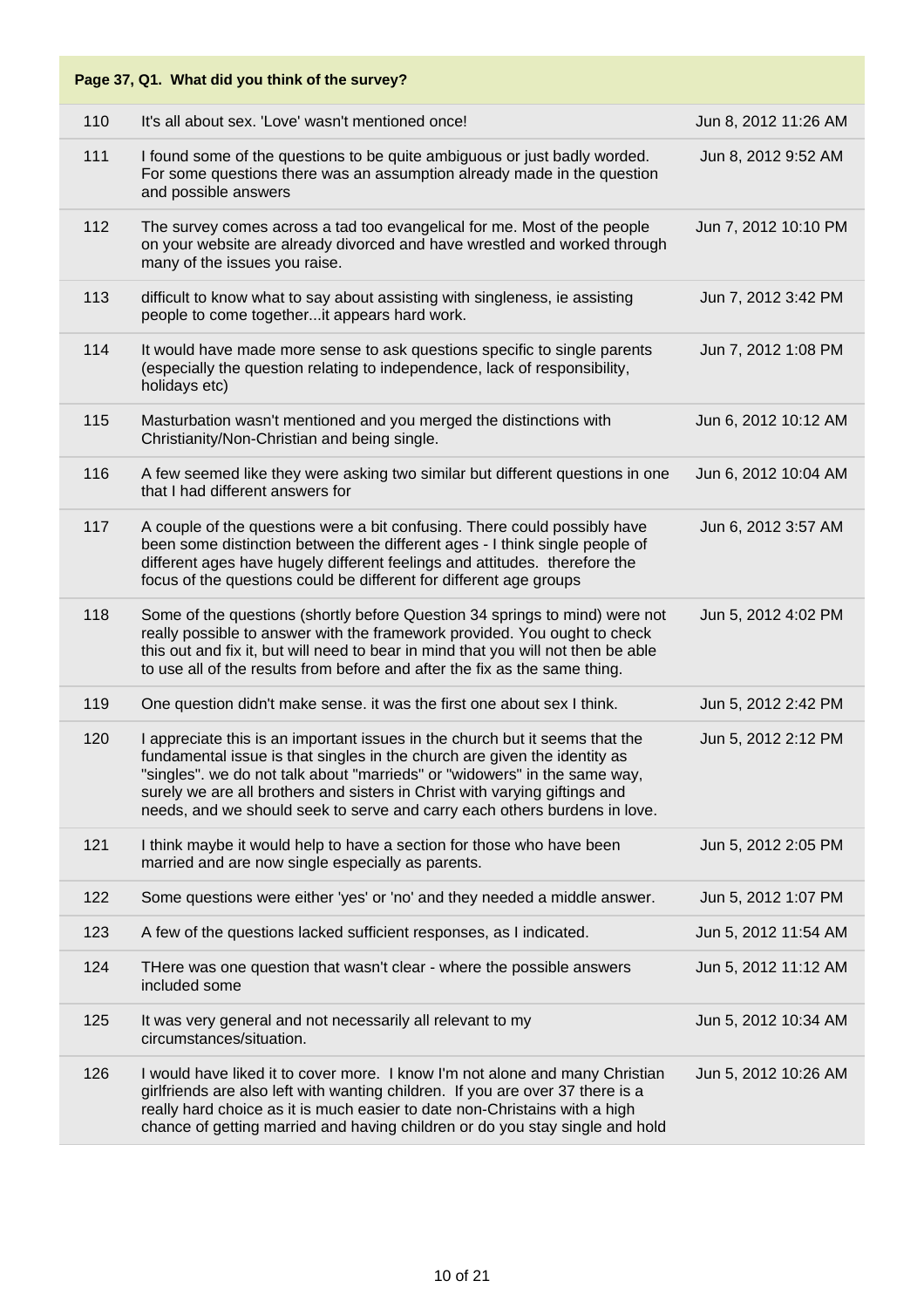out for a Chritian husband which is much much less likely and never have children.

| 127 | The divorce person or widow has a different view of singleness                                                                                                                                                                                                                                                                                                                                                                                                                                                                                                                                                                                                                                                                                                                                                                                                                                                                                                                                                                                                                                                                                                                                                                                                                                                                                                          | Jun 5, 2012 10:06 AM |
|-----|-------------------------------------------------------------------------------------------------------------------------------------------------------------------------------------------------------------------------------------------------------------------------------------------------------------------------------------------------------------------------------------------------------------------------------------------------------------------------------------------------------------------------------------------------------------------------------------------------------------------------------------------------------------------------------------------------------------------------------------------------------------------------------------------------------------------------------------------------------------------------------------------------------------------------------------------------------------------------------------------------------------------------------------------------------------------------------------------------------------------------------------------------------------------------------------------------------------------------------------------------------------------------------------------------------------------------------------------------------------------------|----------------------|
| 128 | Would be v interested to see the results to see what others think. I think cc<br>should organise more regional/northern events and not be so tied to London<br>and the south though.                                                                                                                                                                                                                                                                                                                                                                                                                                                                                                                                                                                                                                                                                                                                                                                                                                                                                                                                                                                                                                                                                                                                                                                    | Jun 5, 2012 9:57 AM  |
| 129 | I found the wording of one of the questions difficult to understand (I can't<br>remember which!)                                                                                                                                                                                                                                                                                                                                                                                                                                                                                                                                                                                                                                                                                                                                                                                                                                                                                                                                                                                                                                                                                                                                                                                                                                                                        | Jun 5, 2012 9:44 AM  |
| 130 | I think I have made enough comments in my survey to be getting on with for<br>the time being! : D                                                                                                                                                                                                                                                                                                                                                                                                                                                                                                                                                                                                                                                                                                                                                                                                                                                                                                                                                                                                                                                                                                                                                                                                                                                                       | Jun 4, 2012 5:31 PM  |
| 131 | Not all of the questions had answers to cover all possibilities (I can't<br>remember which off the top of my head), and some of the questions seemed<br>to suppose that the answerer would share the same view implied in the<br>question, so only sought 'one half' of the range of possible answers. (again, I<br>can't remember which). It would also be interesting to have some questions<br>about how people understand singleness in the context of their christian<br>tradition. I think that the christian tradition is quite rich in having a lot of<br>concepts of singleness and single living that people with little knowledge of it<br>must miss out on (I'm not sure how other religions compare in this respect).<br>It would also be interesting to examine and understand denominational<br>differences in the conception of singleness: if I had to guess then I would<br>assume that this survey was written from an evangelical perspective, which I<br>believe is generally tradition-impoverished, and perhaps that is one of the<br>reasons that singleness is sometimes perceived as problematic among<br>evanglicals? (i.e. I think evangelicals tend to discard their own past along<br>with the traditions of others, instead focussing wholly on the here-and-now,<br>and as such have fewer concepts with which to understand the world) | Jun 4, 2012 11:19 AM |
| 132 | Feel like some of questions missed the point-for me being a single Christian<br>is painful because I'm in the minority. What is most difficult is not having a<br>good social life, because nearly all my friends are married with children and<br>not having anyone to go on holiday with.                                                                                                                                                                                                                                                                                                                                                                                                                                                                                                                                                                                                                                                                                                                                                                                                                                                                                                                                                                                                                                                                             | Jun 4, 2012 5:44 AM  |
| 133 | Some of the questions were a bit misleading and some appeared biased.<br>My biggest disappointment was at the end when I discovered only people<br>who gave their eml address would receive the results. Why not publish them<br>on Christian Connection? What is to stop one person completing the survey<br>more than once?                                                                                                                                                                                                                                                                                                                                                                                                                                                                                                                                                                                                                                                                                                                                                                                                                                                                                                                                                                                                                                           | Jun 3, 2012 12:28 PM |
| 134 | A lot of it seemed to be about sex and the church's supposed teaching on it.<br>Not sure where that was going. There are more issues around inclusion for<br>me, as most things at my church are geared towards families.                                                                                                                                                                                                                                                                                                                                                                                                                                                                                                                                                                                                                                                                                                                                                                                                                                                                                                                                                                                                                                                                                                                                               | Jun 3, 2012 9:14 AM  |
| 135 | Some questions generally did not make sense e.g. the one about not<br>knowing about other peoples habits with various options including all, most<br>etc                                                                                                                                                                                                                                                                                                                                                                                                                                                                                                                                                                                                                                                                                                                                                                                                                                                                                                                                                                                                                                                                                                                                                                                                                | Jun 3, 2012 6:18 AM  |
| 136 | the question on what the person answering the questions thought about the<br>practice of Christians in relation to Christian teaching/ belief was not as clear<br>as it might have been (the one which had three parts)                                                                                                                                                                                                                                                                                                                                                                                                                                                                                                                                                                                                                                                                                                                                                                                                                                                                                                                                                                                                                                                                                                                                                 | Jun 3, 2012 5:51 AM  |
| 137 | There were a couple of times that the questions didn't leave open the answer<br>I wanted to give.                                                                                                                                                                                                                                                                                                                                                                                                                                                                                                                                                                                                                                                                                                                                                                                                                                                                                                                                                                                                                                                                                                                                                                                                                                                                       | Jun 2, 2012 5:11 PM  |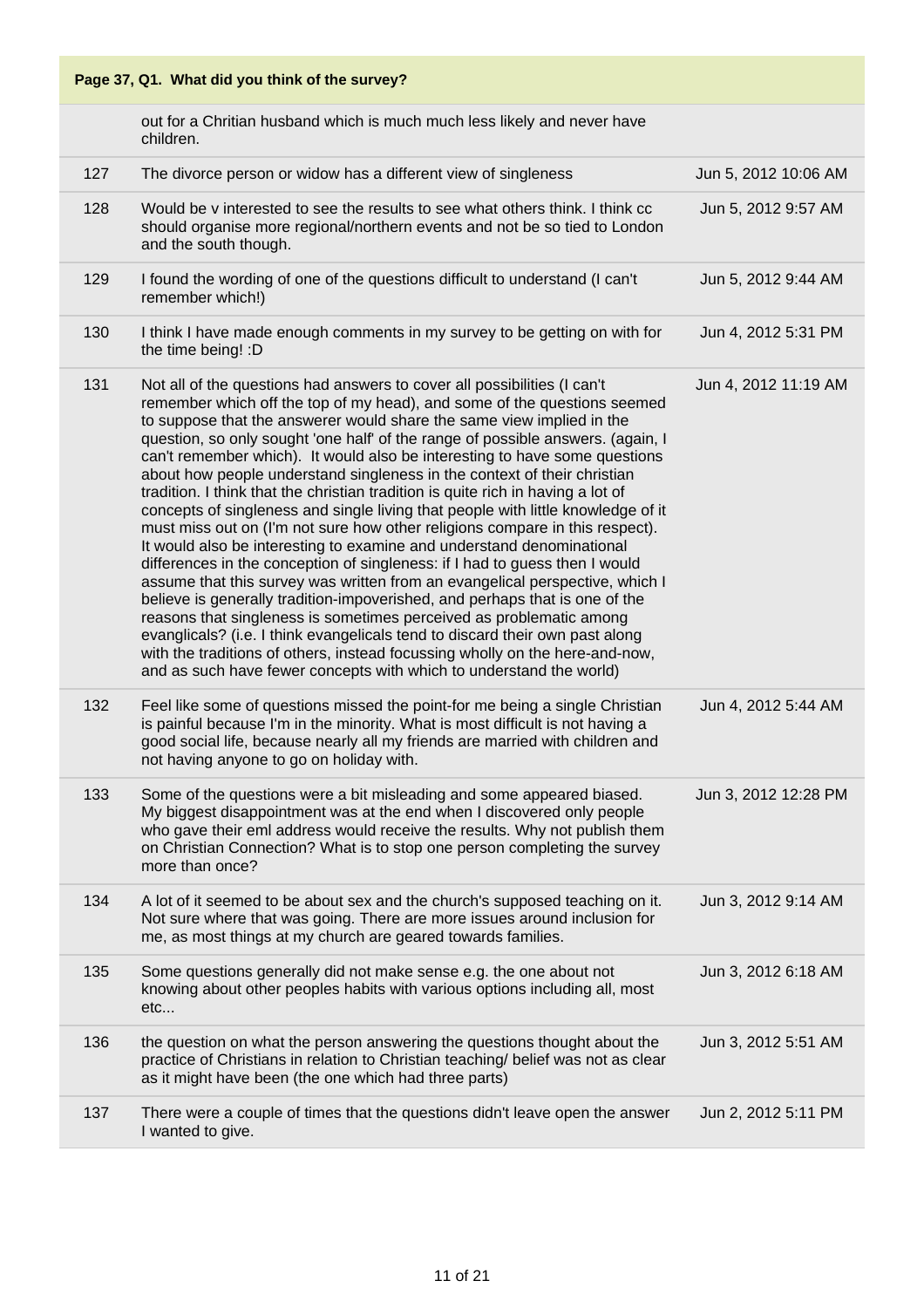|     | Page 37, Q1. What did you think of the survey?                                                                                                                                                                                                                                                                                                              |                       |
|-----|-------------------------------------------------------------------------------------------------------------------------------------------------------------------------------------------------------------------------------------------------------------------------------------------------------------------------------------------------------------|-----------------------|
| 138 | christian connection meet ups ristrict age of both sexes in a very traditional<br>way, what I mean is I am 38 and I do not really want to meet guys over<br>40but you always put women at 38 and over in the same bracket with men<br>even 10 years older I am angry with you at times cause of that :)                                                     | Jun 1, 2012 5:18 PM   |
| 139 | Might have been interesting to talk about why Christian dating sites and<br>events are not very successful.                                                                                                                                                                                                                                                 | May 29, 2012 10:12 PM |
| 140 | Some of the questions were difficult to understand - they needed a cold read<br>before publishing.                                                                                                                                                                                                                                                          | May 28, 2012 1:41 AM  |
| 141 | one of the question and responses wasn't quite clear- the one relating to sex<br>before marriage- the responses didn't make sense.                                                                                                                                                                                                                          | May 27, 2012 1:35 PM  |
| 142 | Many of the disciples were single, so I think "singleness" should be seen in a<br>positive light, but we need companions. Jesus sent them out in two's                                                                                                                                                                                                      | May 27, 2012 7:51 AM  |
| 143 | Singleness is really not an issue for me. I think it's dangerous to try and<br>make it one, or in any way to encourage people to think this is their identity!                                                                                                                                                                                              | May 25, 2012 1:24 PM  |
| 144 | It was good - occasionally not enough choice                                                                                                                                                                                                                                                                                                                | May 25, 2012 9:31 AM  |
| 145 | The questions about whether I think other people follow the teaching about<br>sexuality were badly worded and confusing. So I skipped them!                                                                                                                                                                                                                 | May 25, 2012 6:39 AM  |
| 146 | Long overdue and good to know others feel like I do                                                                                                                                                                                                                                                                                                         | May 25, 2012 3:56 AM  |
| 147 | Not sure what will come of it though!?                                                                                                                                                                                                                                                                                                                      | May 24, 2012 2:22 PM  |
| 148 | Some questions were unclear but mainly they were clear.                                                                                                                                                                                                                                                                                                     | May 24, 2012 2:13 PM  |
| 149 | Too long!                                                                                                                                                                                                                                                                                                                                                   | May 24, 2012 9:22 AM  |
| 150 | I personally feel that the issues of singleness would not be so difficult if<br>church communities related differently. How can anyone feel part of a family<br>that they see twice a week on average? I have big questions as to how<br>'church' is expressed/done in the majority of the UK.                                                              | May 24, 2012 3:04 AM  |
| 151 | The questions felt quite negatively skewed and miss the whole area of<br>personal responsibility.                                                                                                                                                                                                                                                           | May 23, 2012 2:44 PM  |
| 152 | some questions were bias towards agreeing rather than being neutral. Also<br>there was not a lot on inclusion but exclusion, i think inclusion in things is<br>better than having a "single's ministry"                                                                                                                                                     | May 22, 2012 10:57 PM |
| 153 | A little limited in perspective of single parents, or people previously married.                                                                                                                                                                                                                                                                            | May 22, 2012 1:51 PM  |
| 154 | some of the questions were not worded clearly enoguh                                                                                                                                                                                                                                                                                                        | May 22, 2012 11:54 AM |
| 155 | It is a very important issue. Churches should encourage singles to take part<br>in mission work and church work if they want to, as it is a good opportunity<br>for those without commitment.                                                                                                                                                               | May 22, 2012 9:11 AM  |
| 156 | I am slightly concerned this survey infers that being single is a problem. Is it<br>not more important to encourage people to accept their singleness is part of<br>God's plan for their lives and for them to accept and embrace this. I<br>appreciate that society as a whole can see singleness as a 'problem' but<br>think the church should not do so. | May 21, 2012 2:36 PM  |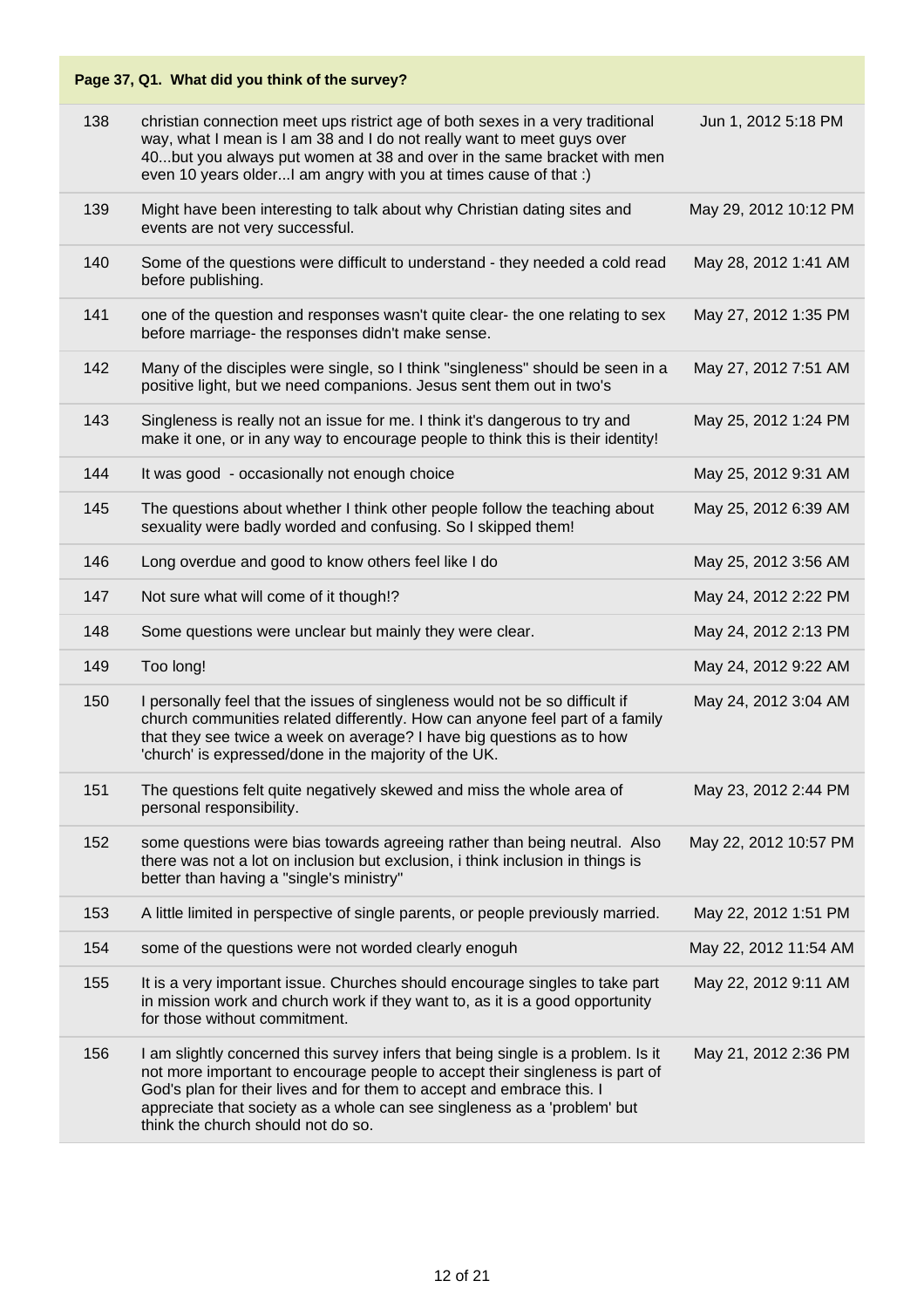|     | Page 37, Q1. What did you think of the survey?                                                                                                                                                                                                                                                                                                                                                                                                     |                       |
|-----|----------------------------------------------------------------------------------------------------------------------------------------------------------------------------------------------------------------------------------------------------------------------------------------------------------------------------------------------------------------------------------------------------------------------------------------------------|-----------------------|
| 157 | There were some questions that I couldn't be sure about that needed<br>qualifying and I hope I did that in my comments.                                                                                                                                                                                                                                                                                                                            | May 21, 2012 1:16 PM  |
| 158 | Didn't address loneliness & companionship and feelings                                                                                                                                                                                                                                                                                                                                                                                             | May 21, 2012 12:14 PM |
| 159 | Some of the questions didn't quite make sense, so I wasn't quite sure what<br>was being asked (that was only a couple of them though). Otherwise I<br>thought many of the questions were very good and put a very positive spin<br>on singleness, which is very refreshing. Thank you for doing the survey - it's<br>very timely as my Elders are researching and addressing this topic at the<br>moment :o) I look forward to seeing the results. | May 21, 2012 11:56 AM |
| 160 | Some questions could not be answered at all - there was no correct option<br>available or the question had two parts which conflicted. Most key areas<br>were touched on, but not enough scope for clarification and comments (I put<br>some key points in comments for questions which were not really the right<br>place for the points I raise)                                                                                                 | May 20, 2012 6:49 PM  |
| 161 | I like the fact religion is taking a active role.                                                                                                                                                                                                                                                                                                                                                                                                  | May 18, 2012 8:20 PM  |
| 162 | I don't think the survey - I think form America this is done -(I know about the<br>survey Monkey) - the Christian survey and prepared by Christians. It is a<br>shame. Non-Christains are trying to rule and some people in Christian<br>Leadership is allowing this but we know the end God wins. Lost focus.                                                                                                                                     | May 18, 2012 2:17 AM  |
| 163 | There was one question where the answer options were not appropriate to<br>the question being asked. Unfortunately I don't remember which question as<br>I didn't realise I'd be commenting on the survey format afterwards.                                                                                                                                                                                                                       | May 17, 2012 2:31 PM  |
| 164 | The elephant in the room was sexual behaviour! Singleness is ok in society<br>and in church; it is with sexual behaviour that the divergence causes tension.                                                                                                                                                                                                                                                                                       | May 17, 2012 6:56 AM  |
| 165 | kind of magnifies singleness instead of embrace or encourage state im in.                                                                                                                                                                                                                                                                                                                                                                          | May 15, 2012 8:43 AM  |
| 166 | Some questions were hard to answer with the given scale. Also hard to see<br>how far through I was.                                                                                                                                                                                                                                                                                                                                                | May 14, 2012 9:20 AM  |
| 167 | Took 25 minutes to complete - and I read very fast and didn't answer many<br>of the free text questions!                                                                                                                                                                                                                                                                                                                                           | May 14, 2012 6:10 AM  |
| 168 | The problem with singleness is more the lonliness than the problem of<br>finding someone. More help is needed to cope with the situation as it is -<br>finding a partner is not always the answer.                                                                                                                                                                                                                                                 | May 13, 2012 8:18 AM  |
| 169 | as a church leader there were questions where I didn't think that you had<br>anticipated that respondents might be church leaders!!                                                                                                                                                                                                                                                                                                                | May 12, 2012 8:27 AM  |
| 170 | Got to go am all behind sorry                                                                                                                                                                                                                                                                                                                                                                                                                      | May 12, 2012 8:23 AM  |
| 171 | Also need to address sexual issues in marriage like 1. Positions 2. Oral sex.<br>Many christians find such topics a Taboo, but in reality, when you get<br>married, anything can come on you, and you have to be prepared, as you do<br>not know the other persons propensity and expectations!                                                                                                                                                    | May 12, 2012 4:54 AM  |
| 172 | no mention was made of the issue of childlessness which is a painful result<br>of not being married                                                                                                                                                                                                                                                                                                                                                | May 12, 2012 12:01 AM |
| 173 | I was in a church with lots of youngsingles who gradually married off. Started                                                                                                                                                                                                                                                                                                                                                                     | May 11, 2012 1:36 PM  |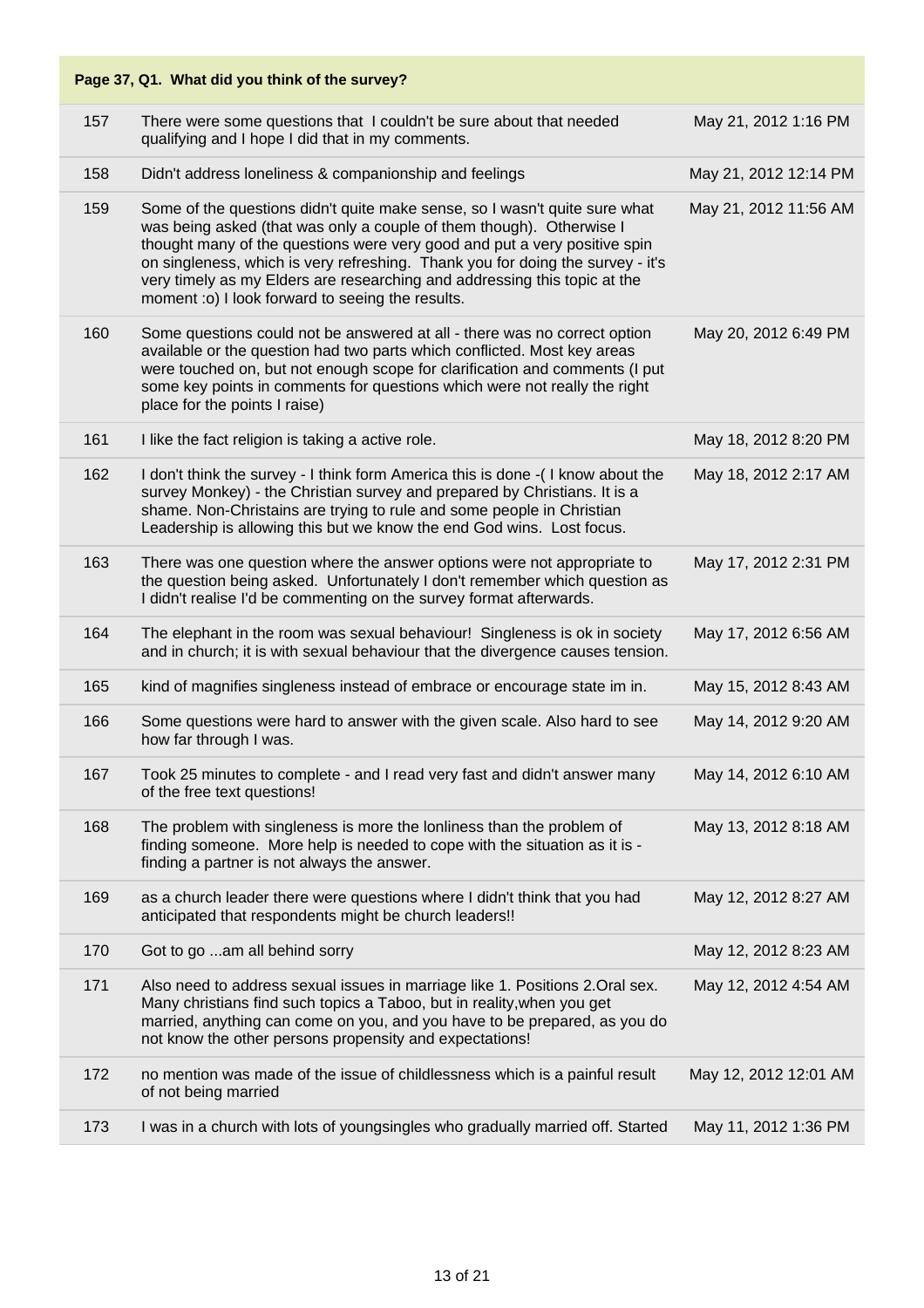| Page 37, Q1. What did you think of the survey? |                                                                                                                                                                                                                                                                                                                                                                                                                                                                                                                                                                                                                          |                       |
|------------------------------------------------|--------------------------------------------------------------------------------------------------------------------------------------------------------------------------------------------------------------------------------------------------------------------------------------------------------------------------------------------------------------------------------------------------------------------------------------------------------------------------------------------------------------------------------------------------------------------------------------------------------------------------|-----------------------|
|                                                | dating my ex-husband age 28, married at 30, split up at 38, divorced at 39,<br>now 41. Two young daughters. So not all Q's relevant and my feelings prob v<br>diff to a never married & no kids person.                                                                                                                                                                                                                                                                                                                                                                                                                  |                       |
| 174                                            | It seemed to be determined to drive me towards a view that my singleness<br>was a problem that the church should sort out for me.                                                                                                                                                                                                                                                                                                                                                                                                                                                                                        | May 11, 2012 8:52 AM  |
| 175                                            | It could have been prepared better. It was understandable, but had some<br>repeated words like 'and and' and 'against against'. It might just need a re-<br>read a day after, or being put through a spell & grammar checker.                                                                                                                                                                                                                                                                                                                                                                                            | May 10, 2012 1:43 PM  |
| 176                                            | The question about what I think about whether other people are having sex<br>outside marriage or not was particularly unclear. Sometimes your strongly<br>agree/agree etc answers were unbalanced (skewed towards positive<br>outcomes)                                                                                                                                                                                                                                                                                                                                                                                  | May 10, 2012 11:42 AM |
| 177                                            | There were some questions where i wanted to clarify or add text to explain<br>my answer and there wasn't a comment box. There were no questions about<br>involvement in church activities - the friend that walked away from the church<br>was being pressurised into working in the sunday school even though she<br>says that she has no maternal instincts and has no desire to get married and<br>have children.                                                                                                                                                                                                     | May 10, 2012 11:27 AM |
| 178                                            | A couple of the questions were poorly worded, and I found it difficult to select<br>an answer. Particularly questions 34 & 38.                                                                                                                                                                                                                                                                                                                                                                                                                                                                                           | May 10, 2012 6:28 AM  |
| 179                                            | Children were not a factor at all in this survey, and they are surely important<br>to the issue of marriage. Furthermore, issues such as being open to life and<br>whether or not to use contraception, etc, are important factors when finding a<br>marriage partner.                                                                                                                                                                                                                                                                                                                                                   | May 10, 2012 3:22 AM  |
| 180                                            | Some question were pretty bad and should be revisited if possible.                                                                                                                                                                                                                                                                                                                                                                                                                                                                                                                                                       | May 9, 2012 12:39 PM  |
| 181                                            | The question about whether people think Christian singles are sexually<br>active is confusing - the buttons don't make sense.                                                                                                                                                                                                                                                                                                                                                                                                                                                                                            | May 9, 2012 12:18 PM  |
| 182                                            | As I've said before, I think the survey format had a number of areas which<br>could be improved. I'm quite concerned that you risk skewing your data given<br>a large number of leading questions and assumptions that you have made.<br>These are often implicit in the questions. Would recommend you contact an<br>organisations such as British Associations of Christians in Psychology for<br>professional advice on research skills. If you would like to get in touch with<br>myself to discuss survey format, I would be more than happy for you to do<br>so: b.j.newton@gmx.com With Kind Regards, Ben Newton. | May 9, 2012 12:13 PM  |
| 183                                            | I realise it's about singles. but for me single parents need even more support<br>and help.                                                                                                                                                                                                                                                                                                                                                                                                                                                                                                                              | May 9, 2012 3:21 AM   |
| 184                                            | a couple of the questions were worded in a really confusing way but most<br>were fine.                                                                                                                                                                                                                                                                                                                                                                                                                                                                                                                                   | May 9, 2012 3:20 AM   |
| 185                                            | Some questions need to be less ambigious. Must of the questions had a<br>negative tone. There were no postive questions like "what does your church<br>do well for singles"                                                                                                                                                                                                                                                                                                                                                                                                                                              | May 8, 2012 10:19 PM  |
| 186                                            | Singleness and being alone is a new epidemic and go hand in hand. The<br>breakdown of marriage and family started it. Now you see other cultures<br>who traditionally upheld the family through to the great grandparents are                                                                                                                                                                                                                                                                                                                                                                                            | May 8, 2012 11:41 AM  |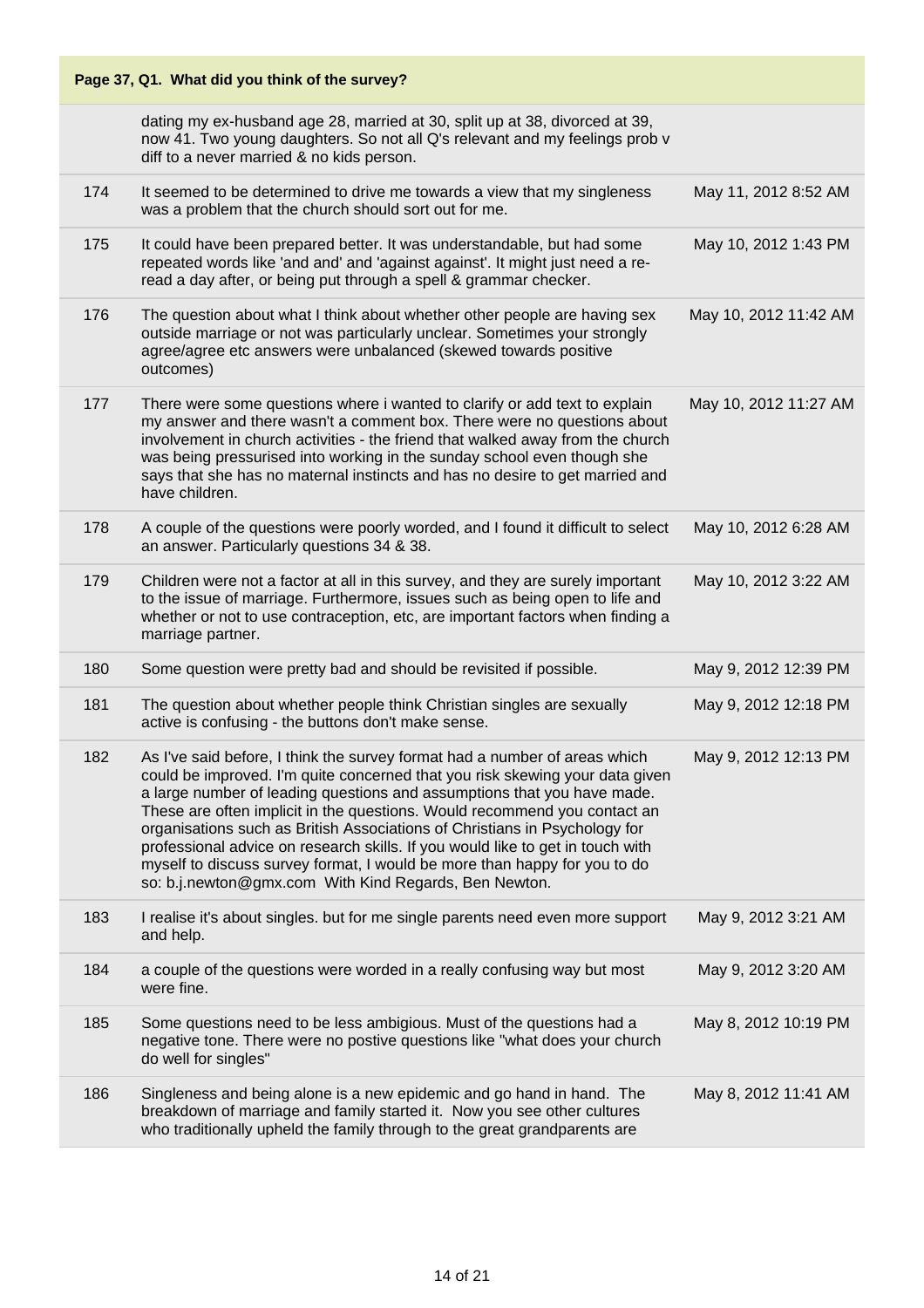breaking apart as the younger generations are less and less interested in looking after their older generations. So, the older generations are alone more...just saw a news feature on Japan on this very subject. I have talked to Indians, Pakistanis, Chinese, Afghanis on this subject and they say same thing. Social media is driving people to communicate digitally vs phone or face to face. We are becoming separated from human touch more and more.

| 187 | it was too long!!                                                                                                                                                                                                                                                                                                                                                                                                                                                                                                                                                                                                                                                                                                                                                                         | May 8, 2012 2:16 AM  |
|-----|-------------------------------------------------------------------------------------------------------------------------------------------------------------------------------------------------------------------------------------------------------------------------------------------------------------------------------------------------------------------------------------------------------------------------------------------------------------------------------------------------------------------------------------------------------------------------------------------------------------------------------------------------------------------------------------------------------------------------------------------------------------------------------------------|----------------------|
| 188 | Question 32 did not seem to make sense.                                                                                                                                                                                                                                                                                                                                                                                                                                                                                                                                                                                                                                                                                                                                                   | May 7, 2012 2:50 PM  |
| 189 | One or two of the longer questions at the beginning were worded slightly<br>unclearly. Also, questions about age etc. are usually put at the end as they<br>are more personal and people are more likely to answer them once they are<br>a bit 'warmed up'. And, the confidentiality statement at the beginning says<br>that only statistical information will be published but the survey has a lot of<br>open questions and I wonder how you will report them, as you have said by<br>this statement (about only publishing statistics) that you won't be using<br>quotes. I think the questions covered the main issues to do with singleness<br>for Christians and were very thoughtful and thorough.                                                                                 | May 7, 2012 12:37 PM |
| 190 | Would have liked more questions around single men vs single women as I<br>think many people just don't understand the differing impact of singleness<br>where gender is concerned. Especially in more patriarchal church<br>structures. THANKS for the survey, hope I wasn't too negative!                                                                                                                                                                                                                                                                                                                                                                                                                                                                                                | May 7, 2012 12:19 PM |
| 191 | yes- just a book recommendation - read Shawn Bolz 'the non religious guide<br>to Dating and being Single' It's what everyone should read and take in! Truly<br>a great book.                                                                                                                                                                                                                                                                                                                                                                                                                                                                                                                                                                                                              | May 7, 2012 10:02 AM |
| 192 | The buttons for the questions on this page don't work! I would answer Yes to<br>all above I think, although I found question 28 confusing as the options didn't<br>seem to fit the statements.                                                                                                                                                                                                                                                                                                                                                                                                                                                                                                                                                                                            | May 7, 2012 8:19 AM  |
| 193 | I had to read a few questions through a couple of times and wasn't always<br>sure exactly what the question was asking.                                                                                                                                                                                                                                                                                                                                                                                                                                                                                                                                                                                                                                                                   | May 7, 2012 4:32 AM  |
| 194 | I have one major issue with anything to do with this survey, and that is with<br>the intro at the beginning. It said that for the purposes of the survey divorced<br>etc people are considered single. Well, as someone who has gone through a<br>divorce, I put myself down as single. The reason is this: I went THROUGH a<br>divorce into to become single again, ie no longer connected to my abusive<br>and adulterous ex-husband. I have experienced healing and the deepest<br>love and protection from God, but every time I am expected to label myself in<br>a way that still connects me to my ex, it's like I'm being held in something<br>that I have supposedly escaped from, and that is wrong and cruel. As I've<br>said, I went THROUGH a divorce, I am not still in it! | May 6, 2012 6:46 PM  |
| 195 | I found it rather patronising about singleness issues.                                                                                                                                                                                                                                                                                                                                                                                                                                                                                                                                                                                                                                                                                                                                    | May 6, 2012 1:28 PM  |
| 196 | It felt already biased towards singleness as 'an issue' that defines people. I<br>think it could be more balanced as to the differing views on singleness. I<br>worry that Christians can make it the biggest issue rather than encourage<br>single people to be rounded, faith filled and walking in God's plan for their<br>life.                                                                                                                                                                                                                                                                                                                                                                                                                                                       | May 6, 2012 1:27 PM  |
| 197 | There was one question with answers 'all', 'most' or 'some' that made no                                                                                                                                                                                                                                                                                                                                                                                                                                                                                                                                                                                                                                                                                                                  | May 6, 2012 12:58 PM |
|     |                                                                                                                                                                                                                                                                                                                                                                                                                                                                                                                                                                                                                                                                                                                                                                                           |                      |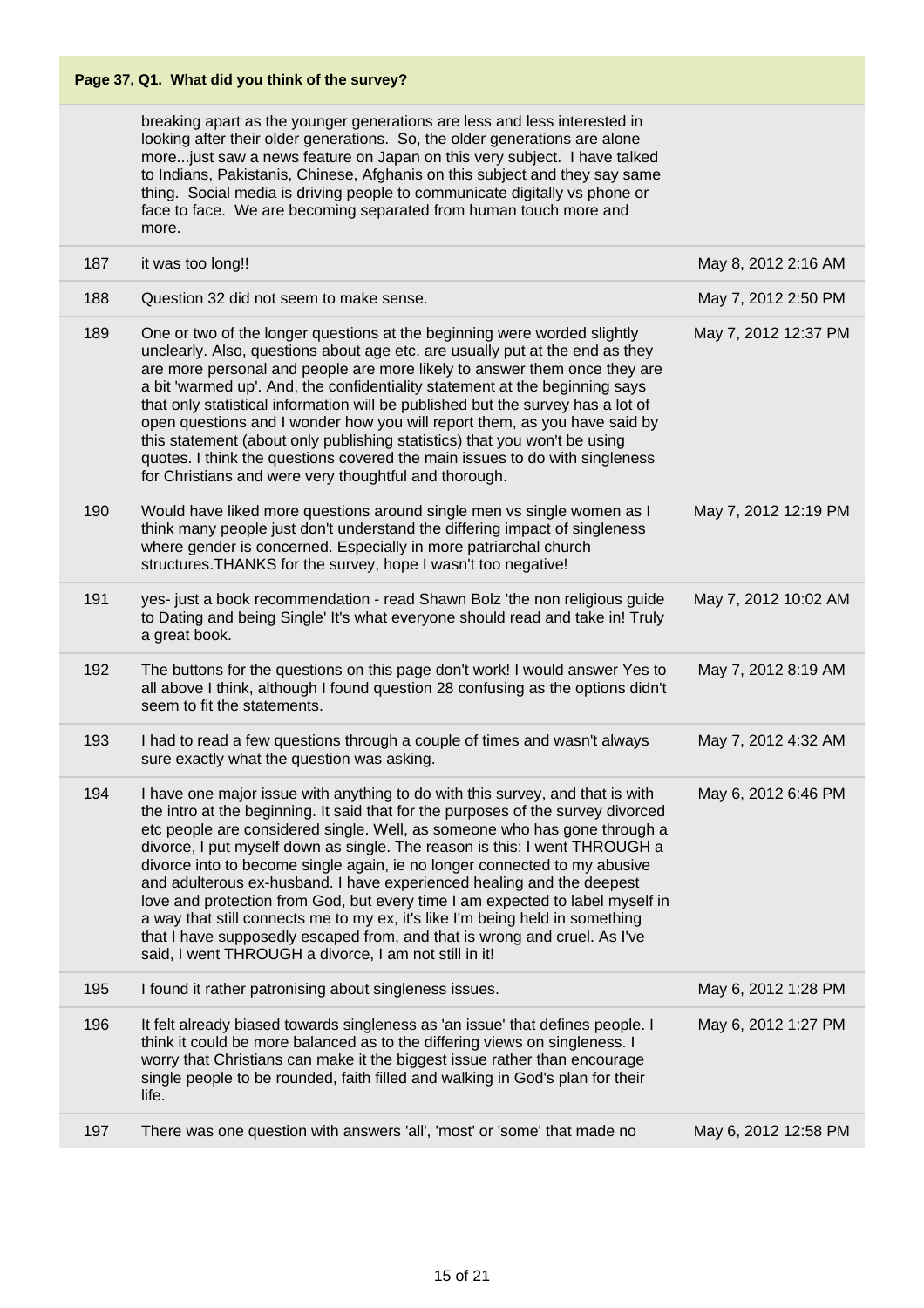| Page 37, Q1. What did you think of the survey? |                                                                                                                                                                                                                                                                                                                                                                                                                                                                                                                                                                                                                                                         |                      |  |
|------------------------------------------------|---------------------------------------------------------------------------------------------------------------------------------------------------------------------------------------------------------------------------------------------------------------------------------------------------------------------------------------------------------------------------------------------------------------------------------------------------------------------------------------------------------------------------------------------------------------------------------------------------------------------------------------------------------|----------------------|--|
|                                                | sense. I hope my answers to that will not skew the results. Overall I felt the<br>survey addressed a non-existent problem. I do not perceive a great<br>unattended need for ministry to singles.                                                                                                                                                                                                                                                                                                                                                                                                                                                        |                      |  |
| 198                                            | some questions were ambiguous                                                                                                                                                                                                                                                                                                                                                                                                                                                                                                                                                                                                                           | May 6, 2012 12:41 PM |  |
| 199                                            | There were a couple of questions where the responses didn't make sense in<br>the light of the question but I can't remember what they were. I think one<br>was the first question in the group that was about other Christians practising<br>their beliefs about sex being kept within marriage.                                                                                                                                                                                                                                                                                                                                                        | May 6, 2012 9:27 AM  |  |
| 200                                            | It was hard to answer some of the question as they had two parts to them, so<br>could answer trufully one element but not the other, so I had to decide for the<br>best, would have been better to be clearer in the questoning on these<br>specific ones.                                                                                                                                                                                                                                                                                                                                                                                              | May 6, 2012 7:57 AM  |  |
| 201                                            | there were some questions which were vague (can't remember which now)                                                                                                                                                                                                                                                                                                                                                                                                                                                                                                                                                                                   | May 6, 2012 1:14 AM  |  |
| 202                                            | I there was a presumption that being single was 'to be fixed'.                                                                                                                                                                                                                                                                                                                                                                                                                                                                                                                                                                                          | May 6, 2012 1:12 AM  |  |
| 203                                            | There were a couple of questions where it ask a question, to which the<br>multiple choice answers may have been relevant, but the additional<br>questions under the main question confused it - can't remember which<br>questions they are though!                                                                                                                                                                                                                                                                                                                                                                                                      | May 5, 2012 2:36 PM  |  |
| 204                                            | You need to make it clear if when talking about 'church' if you mean church<br>in general or my specific church each time. Also you need to focus on what<br>support networks single people have i.e family, friends (christian or non),<br>church members, are these married, single, divorced etc. How do people<br>feel about not have children or the prospect of not having a family.                                                                                                                                                                                                                                                              | May 5, 2012 8:23 AM  |  |
| 205                                            | being a single Foster Carer, put me in a league of my own, I sometimes have<br>children but not my own.                                                                                                                                                                                                                                                                                                                                                                                                                                                                                                                                                 | May 5, 2012 4:46 AM  |  |
| 206                                            | I had to read some of the questions twice to get what was being asked.                                                                                                                                                                                                                                                                                                                                                                                                                                                                                                                                                                                  | May 5, 2012 12:46 AM |  |
| 207                                            | It's really important to get the wording and length of survey right. i think this<br>one did pretty well.                                                                                                                                                                                                                                                                                                                                                                                                                                                                                                                                               | May 4, 2012 11:11 PM |  |
| 208                                            | Some questions were not clearly phrased, especially where the title seems<br>like a valid question, then there are further questions each with e.g. a row of<br>5 opinions to choose. Q32 badly needs recasting. Consider also Q37, Q41.<br>Some questions do not offer all opinions, or are loaded (especially by linking<br>two ideas such as [fictional] "I don't mind, though it's a really important<br>issue".) The headings for rows of e.g. 5 options changed a lot, and are not<br>obvious enough - I filled in one assuming it was 'strongly agree' to 'strongly<br>disagree', then found it wasn't and had to redo. Thanks for reading this! | May 4, 2012 4:17 PM  |  |
| 209                                            | Really a bit too long after 25 questions I' didn't really want to do any<br>more Some of the question could have been condensed together                                                                                                                                                                                                                                                                                                                                                                                                                                                                                                                | May 4, 2012 2:54 PM  |  |
| 210                                            | The question regarding other people opinions and adherance to 'no sex<br>before marriage' was badly worded to make it unclear as to how to answer.                                                                                                                                                                                                                                                                                                                                                                                                                                                                                                      | May 4, 2012 2:21 PM  |  |
| 211                                            | It is too long and I do not wish to take any more survey from you in future.                                                                                                                                                                                                                                                                                                                                                                                                                                                                                                                                                                            | May 4, 2012 1:07 PM  |  |
| 212                                            | Apologies for anything that I have not answered clearly enough                                                                                                                                                                                                                                                                                                                                                                                                                                                                                                                                                                                          | May 4, 2012 12:54 PM |  |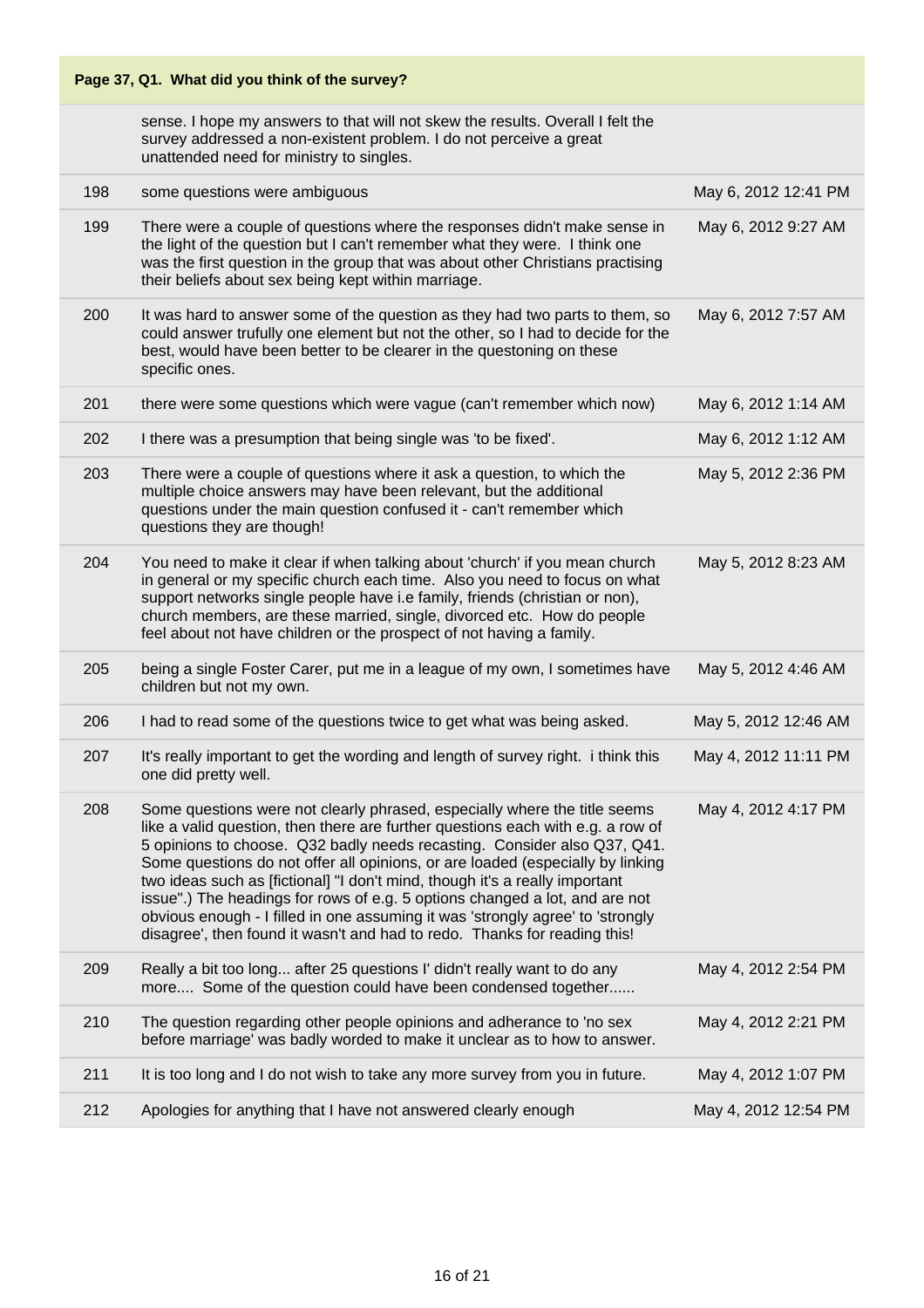| 213 | A small number of questions had double sections so trying to answer two<br>parts with one response                                                                                                                                                                                                                                                                                                                                                                                                                                                                                                           | May 4, 2012 12:46 PM |
|-----|--------------------------------------------------------------------------------------------------------------------------------------------------------------------------------------------------------------------------------------------------------------------------------------------------------------------------------------------------------------------------------------------------------------------------------------------------------------------------------------------------------------------------------------------------------------------------------------------------------------|----------------------|
| 214 | Pretty much covered all bases.                                                                                                                                                                                                                                                                                                                                                                                                                                                                                                                                                                               | May 4, 2012 12:22 PM |
| 215 | Some questions struck me as somwhat leading, others unclear. Also, while<br>somewhat inevitable in a survey of this nature, tonally it struck me as<br>perhaps overstating the seriousness of this as an issue. I obviously feel the<br>issue as a single Christian whi's very aware of being surrounded by married<br>people whom I would dearly love to emulate, but that doesn't mean I think it's<br>in the top 5 issues facing churches today.                                                                                                                                                          | May 4, 2012 8:05 AM  |
| 216 | Some of the questions could have been phrased better.                                                                                                                                                                                                                                                                                                                                                                                                                                                                                                                                                        | May 4, 2012 6:08 AM  |
| 217 | Some questions were a bit leading, e.g. the ones on sex before marriage<br>were based on the premise that all Christian teaching was against this.<br>Some questions were difficult to answer as the truth is more complex than a<br>tick box allows for.                                                                                                                                                                                                                                                                                                                                                    | May 4, 2012 4:33 AM  |
| 218 | It would be good for churches to use this tool to hear the voices of single<br>people                                                                                                                                                                                                                                                                                                                                                                                                                                                                                                                        | May 4, 2012 4:19 AM  |
| 219 | How about considering the topic of why people are single and how people<br>cope with the break down of relationships / making lasting commitments. The<br>reason most women remain unmarried is because men do not always have<br>the courage to make a lasting commitment. There seems to be a lot of men<br>in our society today both christian and non christian who like female<br>companionship but are frightened of making a lasting commitment. Many are<br>put of by the thought that marriage ends in divorce and that when people<br>marry the relationship changes for the worse not the better. | May 4, 2012 2:27 AM  |
| 220 | I think a lot of the issues are relevant to other Christians, that it is important<br>to recognise specific circumstances but people should not be seen primarily<br>in terms of their marital status.                                                                                                                                                                                                                                                                                                                                                                                                       | May 3, 2012 2:35 PM  |
| 221 | Some of the questions implied that all churches have the same universal<br>teaching about sexuality. This could not be further from the truth. Even within<br>some denominations there is a variety of teaching on the subject, and some<br>denominations don't have specific doctrine or policy.                                                                                                                                                                                                                                                                                                            | May 3, 2012 1:56 PM  |
| 222 | I found the first half, the response options too black and white needed one<br>inbetween like 'sometimes' besides the option of agree or disagree.                                                                                                                                                                                                                                                                                                                                                                                                                                                           | May 3, 2012 1:38 PM  |
| 223 | One or two questions nearer the end were difficult to answer as the<br>questions did not tie in with the tick boxes                                                                                                                                                                                                                                                                                                                                                                                                                                                                                          | May 3, 2012 12:45 PM |
| 224 | Some of the answers will be very different for younger single Christians than<br>older ones. I feel very differently being single now in my 40s than I did in my<br>30s.                                                                                                                                                                                                                                                                                                                                                                                                                                     | May 3, 2012 11:58 AM |
| 225 | Don't really see the point. Don't need the sex questions, not important. What<br>IS important is people's relationship to Jesus/God.                                                                                                                                                                                                                                                                                                                                                                                                                                                                         | May 3, 2012 11:39 AM |
| 226 | I hope some good comes of the survey.                                                                                                                                                                                                                                                                                                                                                                                                                                                                                                                                                                        | May 3, 2012 11:23 AM |
| 227 | Good survey covering important issues.                                                                                                                                                                                                                                                                                                                                                                                                                                                                                                                                                                       | May 3, 2012 10:55 AM |
| 228 | only 1 question unclear - i didn't answer it.                                                                                                                                                                                                                                                                                                                                                                                                                                                                                                                                                                | May 3, 2012 10:47 AM |
|     |                                                                                                                                                                                                                                                                                                                                                                                                                                                                                                                                                                                                              |                      |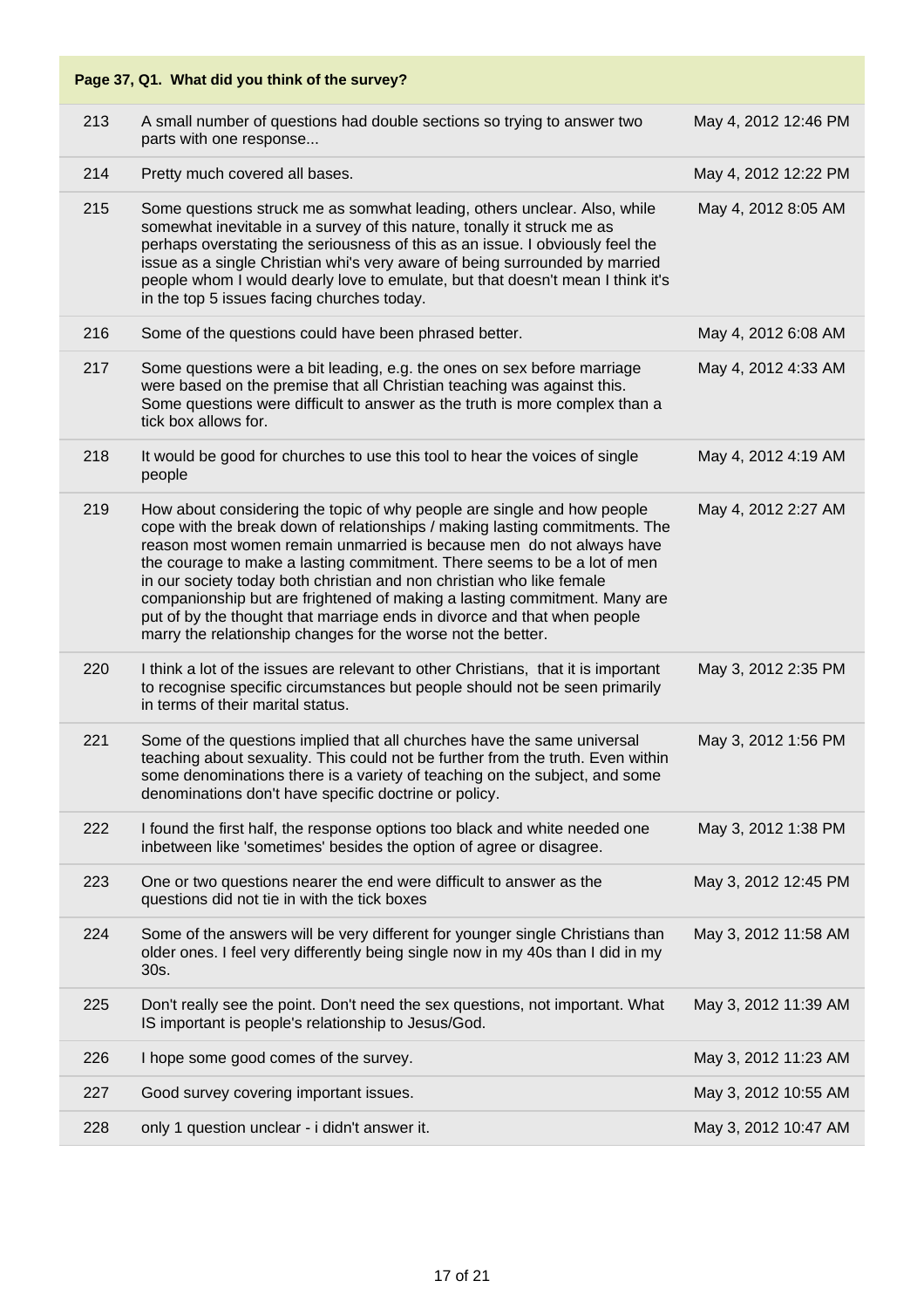#### **Page 37, Q1. What did you think of the survey?** 229 I have never been asked these questions before May 3, 2012 9:46 AM 230 Some of your questions are a little insensitive. May 3, 2012 9:13 AM 231 Some questions didn't read quite right May 3, 2012 8:35 AM 232 In places the tone of the survey was made me uncomfortable, making singles sound like another species. We are just people who have either not married yet or are divorced. We have the same needs as everyone else and I am not sure how helpful it is to put us box as having different needs. I've been happy and unhappy as both a single person and a married person and don't think this is a staus issue. You make the most of life that God gave you! May 3, 2012 6:54 AM 233 A couple of open-ended questions were very unclear. Could have asked more questions about why people have remained single. May 3, 2012 5:45 AM 234 There should be opportunity to comment after each section and not just on either 'other' or when you feel additional information is required as there were moments when I wanted to tick more than one answer and provide reason for this. May 3, 2012 5:17 AM 235 I think a box on how we perceive faith and spirituality could have been place in there. There was a clearmarker that god has a plan for you. I dont happen to believe that- as i think ultmately ewe ar called to be within god. May 3, 2012 4:19 AM 236 Some of the heading on the tick boxes didn't seem to match the questions clearly. May 3, 2012 1:22 AM 237 Too many comment boxes that ask for long explanations - don't want to fill them in. May 2, 2012 11:59 PM 238 I think there are a lot of singles that do not have a meet up place to meet with each other, where as the worldly singles go to pubs and clubs. May 2, 2012 11:16 PM 239 Some questions made no sense at all, particularly no. 32, it had multiple answers that couldn't be mated with the questions. e.g. Q= "I really don't know what other people do" A="Most" This question was really badly executed, I would've liked to be able to answer something meaningful since I know of people who have been affected by this issue. May 2, 2012 8:43 PM 240 im so glad you have raised this issue and honoured peoples need thank you May 2, 2012 5:14 PM 241 One set of questions I left blank as the possible responses didn't make sense May 2, 2012 3:32 PM 242 Some questions were badly worded and so ambiguous. May 2, 2012 3:21 PM 243 Some questions had two parts do I agreed or disagreed with one part but not the other. There were no questions linked to 'I find it difficult being single but trust God has my life in hand' or 'I'd dearly love to be married - but question why God may not want this' It slanted quite negatively towards singles having real issues about the way others treat them. May 2, 2012 3:07 PM 244 Took too long, longer than indicated before the survey started. Would have been better if had better idea of length. May 2, 2012 2:56 PM 245 Some questions weren't that clear and I'm not sure how useful some of the information you get will be in terms of being able to analyse due to some of May 2, 2012 2:27 PM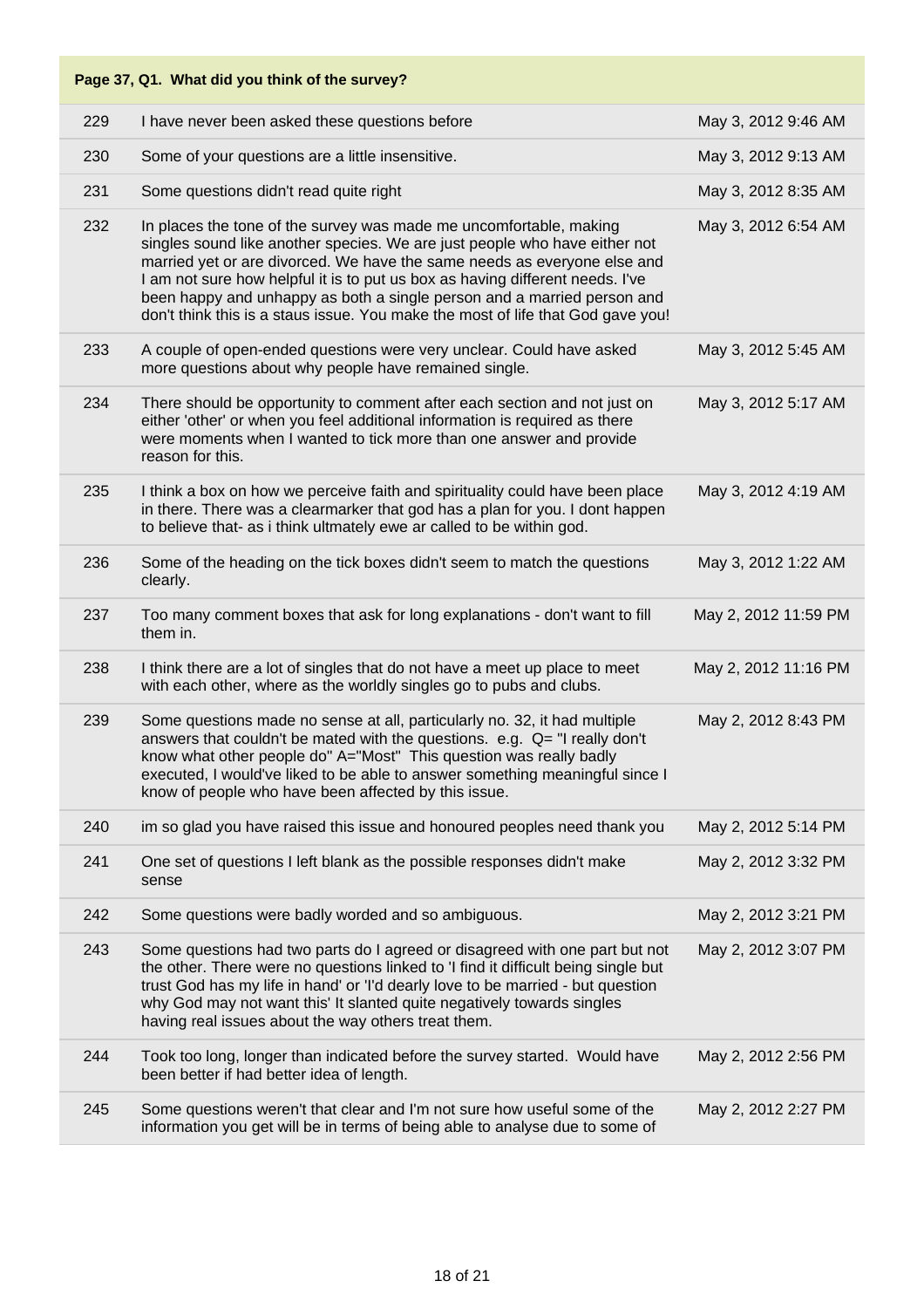|     | the questions format.                                                                                                                                                                                                                                                                                                                                                                                |                      |
|-----|------------------------------------------------------------------------------------------------------------------------------------------------------------------------------------------------------------------------------------------------------------------------------------------------------------------------------------------------------------------------------------------------------|----------------------|
| 246 | Its ok. Maybe we should be looking at monastic movements too                                                                                                                                                                                                                                                                                                                                         | May 2, 2012 2:07 PM  |
| 247 | the question with the answers 'all, most, some etc did not make sense.                                                                                                                                                                                                                                                                                                                               | May 2, 2012 2:05 PM  |
| 248 | would like to know how the outcome of this survey will be communicated to<br>individuals?                                                                                                                                                                                                                                                                                                            | May 2, 2012 1:58 PM  |
| 249 | THANK YOU for caring enough to start a survey. Please carry on with this<br>work. It means a lot to me and all the singles out there.                                                                                                                                                                                                                                                                | May 2, 2012 1:55 PM  |
| 250 | I think different age groups would answer quite differently                                                                                                                                                                                                                                                                                                                                          | May 2, 2012 1:17 PM  |
| 251 | It does focus on sex rather too much.                                                                                                                                                                                                                                                                                                                                                                | May 2, 2012 1:08 PM  |
| 252 | Good survey!                                                                                                                                                                                                                                                                                                                                                                                         | May 2, 2012 1:04 PM  |
| 253 | Feel it was more focused on young singles, rather than divorced or widowed                                                                                                                                                                                                                                                                                                                           | May 2, 2012 12:32 PM |
| 254 | The first question didn't seem to make sense.                                                                                                                                                                                                                                                                                                                                                        | May 2, 2012 12:15 PM |
| 255 | The wording of some questions was unclear and in some cases it was not<br>clear if thy were positively or negatively worded                                                                                                                                                                                                                                                                          | May 2, 2012 12:08 PM |
| 256 | It dealt with the issues that I as a single Christian am currently facing. The<br>questions about how the Church could change direction were very relevant.                                                                                                                                                                                                                                          | May 2, 2012 12:06 PM |
| 257 | There were several questions which weren't clear, or the options you could<br>choose from didn't seem like they were labelled correctly                                                                                                                                                                                                                                                              | May 2, 2012 12:04 PM |
| 258 | I found the questionnaire helpful.                                                                                                                                                                                                                                                                                                                                                                   | May 2, 2012 11:50 AM |
| 259 | Some of the answers did not make any sense in relation to the questions.                                                                                                                                                                                                                                                                                                                             | May 2, 2012 11:47 AM |
| 260 | Several of the questions were poorly framed, with limited options. There<br>were a number of spelling mistakes. I feel that it could have probed more into<br>issues such as the nature of persons' social groups, other areas of sexual<br>morality (e.g. pornography use), expectations and understanding of dating,<br>views on biblical gender roles and how they play into partner choice, etc. | May 2, 2012 11:42 AM |
| 261 | It was not clear on some of the questions how to answer, whether to tick one<br>statement or more. Also the phrasing of some questions was not very clear.                                                                                                                                                                                                                                           | May 2, 2012 11:32 AM |
| 262 | Space for more additional comments.                                                                                                                                                                                                                                                                                                                                                                  | May 2, 2012 11:22 AM |
| 263 | Interesting survey, thanks. I guess because I'm single again, it might have<br>been nice to have a bit of exploration on 'how' I feel - you know, a few<br>tickbox 'words' with descriptions. However, that may be more suited to a<br>'newly single again' scenario. Ta.                                                                                                                            | May 2, 2012 10:59 AM |
| 264 | 1. Some of the multiple choices were too restrictive.                                                                                                                                                                                                                                                                                                                                                | May 2, 2012 10:53 AM |
| 265 | some questions were not very clear and the options did not seem to tally with<br>the question asked.                                                                                                                                                                                                                                                                                                 | May 2, 2012 10:52 AM |
| 266 | I am actually sick of discussing the topic of singleness. I find it infinitely<br>boring discussing it with female friends and tend to switch off, how many                                                                                                                                                                                                                                          | May 2, 2012 10:50 AM |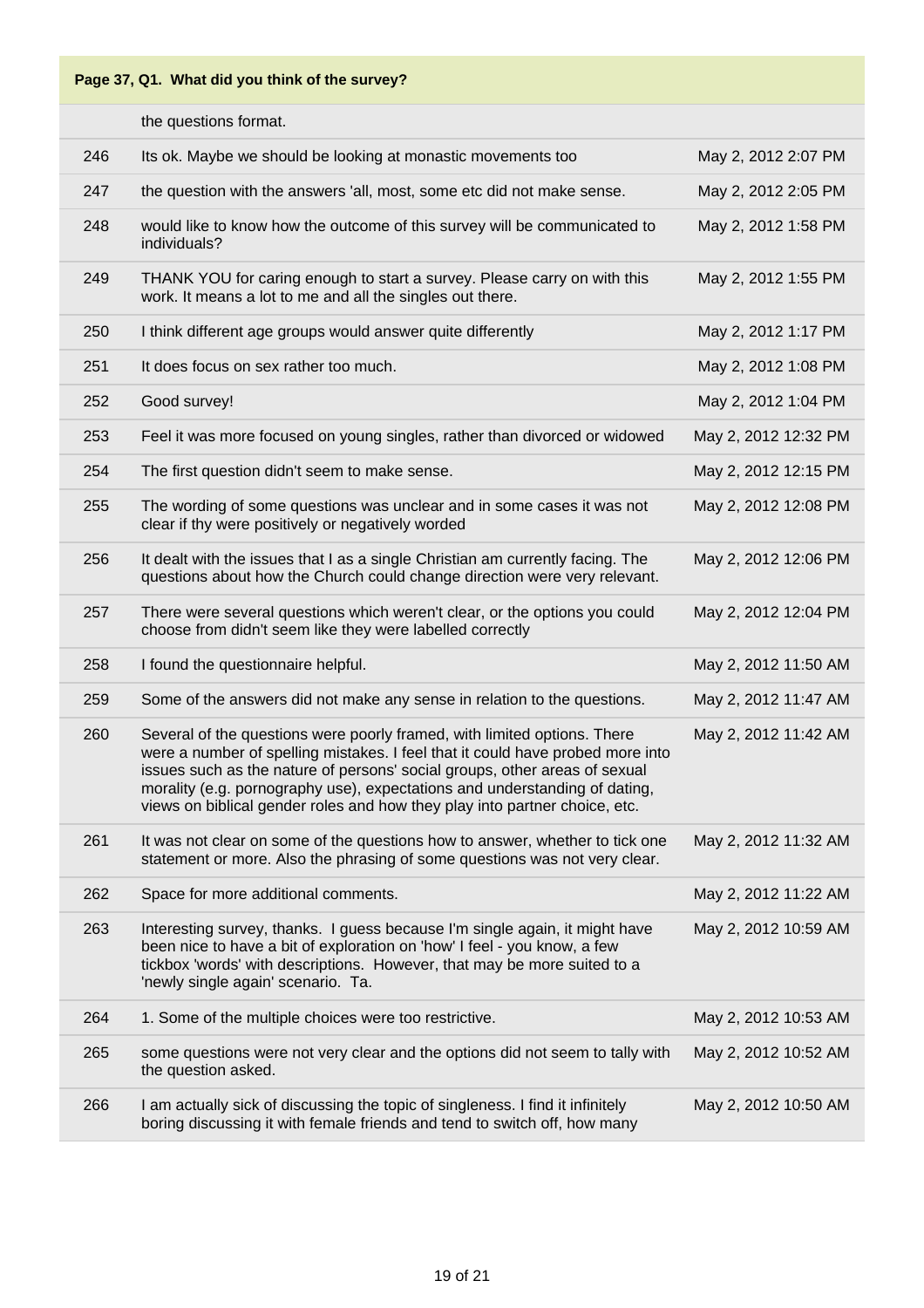| Page 37, Q1. What did you think of the survey? |                                                                                                                                                                                                            |                      |
|------------------------------------------------|------------------------------------------------------------------------------------------------------------------------------------------------------------------------------------------------------------|----------------------|
|                                                | times can you have the same conversation.                                                                                                                                                                  |                      |
| 267                                            | Assumes singleness is most important issue. How about a question such as<br>on a scale of 1-10 how much do you think about you'd relationship status.                                                      | May 2, 2012 10:47 AM |
| 268                                            | one of the first few questions abou how people outside the church see<br>singleness (yes/no/not sure answers) was a bit incomprehensible                                                                   | May 2, 2012 10:12 AM |
| 269                                            | I felt some of the questions I would have answered differently but there was<br>no the option to add "other" like in some questions.                                                                       | May 2, 2012 9:43 AM  |
| 270                                            | Some of the questions didn't give options that applied to me and didn't give<br>enough context. Also some I'd have liked to explain my tick box answer more<br>fully.                                      | May 2, 2012 9:38 AM  |
| 271                                            | some questions were two long and could have been two questions, i ddi<br>mention this at the time cant remember which ones now                                                                             | May 2, 2012 9:21 AM  |
| 272                                            | Could have included the issue of childlessness - another way that the church<br>sometimes makes us feel useless!                                                                                           | May 2, 2012 9:15 AM  |
| 273                                            | Questions too personal about sex and sexuality                                                                                                                                                             | May 2, 2012 9:05 AM  |
| 274                                            | Some questions were not particularly clear. There were also a few errors in<br>spelling and repeated words that made the meaning of some questions<br>unclear.                                             | May 2, 2012 8:57 AM  |
| 275                                            | I was confused how to answer the questions about whether Christians really<br>keep to no sex before marriage (think it was about qu 32?)                                                                   | May 2, 2012 8:44 AM  |
| 276                                            | More questions could have done with boxes for additional comments.                                                                                                                                         | May 2, 2012 8:27 AM  |
| 277                                            | biased towards single people and not single parents didn't cover divorce                                                                                                                                   | May 2, 2012 8:13 AM  |
| 278                                            | Think someof the words were not specific enough. For instance I believe you<br>can be happy but unfullfilled. You can be grateful for things and be happy but<br>I find that you can still be unfulfilled. | May 2, 2012 7:54 AM  |
| 279                                            | It is good to discover that someone is taking this issue seriously. Too often it<br>is 'brushed under the carpet' and one is made to feel guilty for raising it.                                           | May 2, 2012 7:47 AM  |
| 280                                            | Very well thought through survey                                                                                                                                                                           | May 2, 2012 7:31 AM  |
| 281                                            | I don't believe the questions on sexuality were anyone's business except my<br>own. Not because I have any issues just because that is a very private area<br>of my life.                                  | May 2, 2012 7:13 AM  |
| 282                                            | looking at going out with people not the same race as one self                                                                                                                                             | May 2, 2012 7:10 AM  |
| 283                                            | the first question about sex, with the responses all, mostdidn't really make<br>sense to me. The structure and question didn't all hang together                                                           | May 2, 2012 7:07 AM  |
| 284                                            | At times, I didn't have the right thing to tick. Sometimes True would have<br>been helpful for some of the questions.                                                                                      | May 2, 2012 7:05 AM  |
| 285                                            | It didn't cover things like isolation, teaching, equipping leaders to lead singles                                                                                                                         | May 2, 2012 6:31 AM  |
| 286                                            | N/A                                                                                                                                                                                                        | May 2, 2012 6:26 AM  |